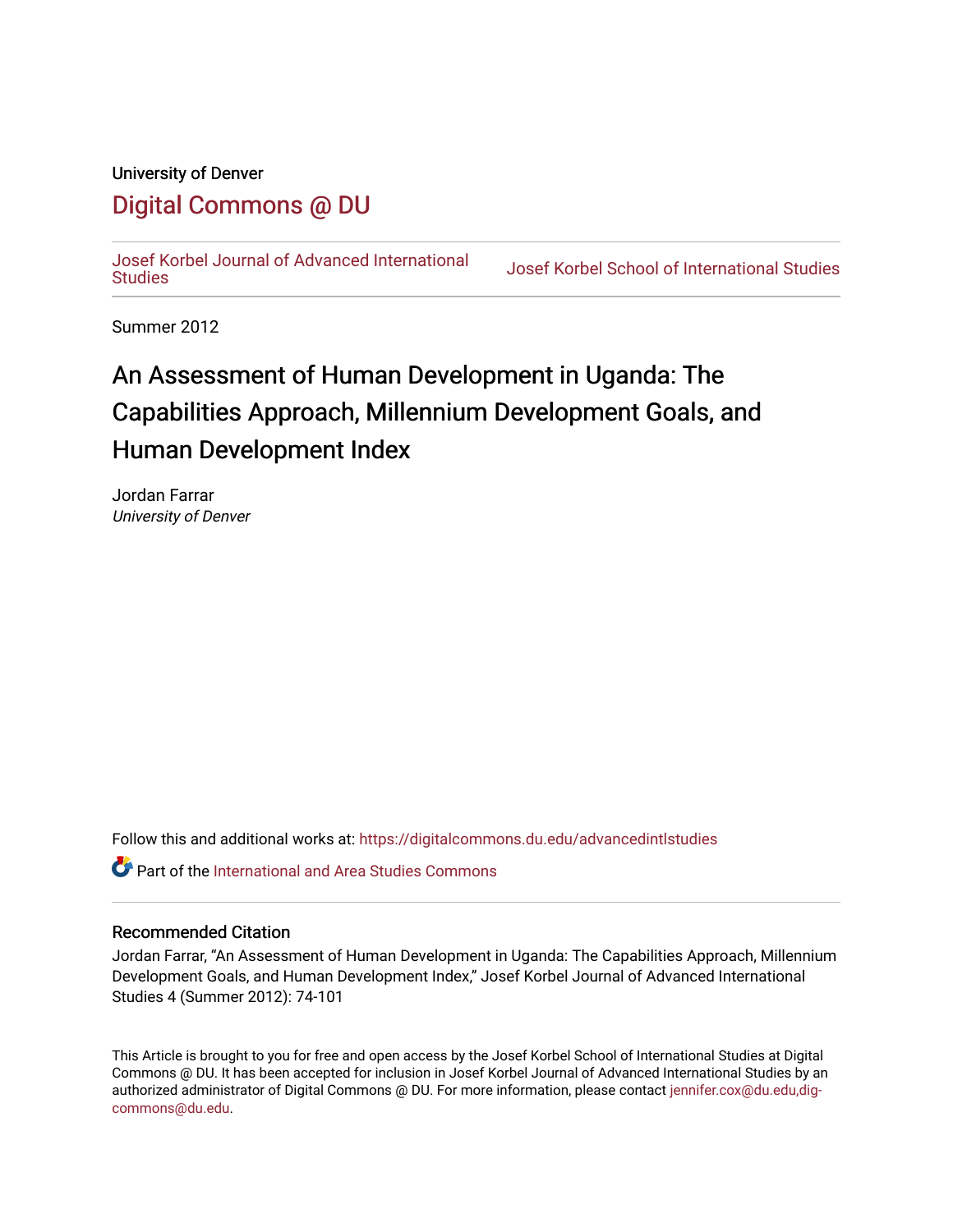An Assessment of Human Development in Uganda: The Capabilities Approach, Millennium Development Goals, and Human Development Index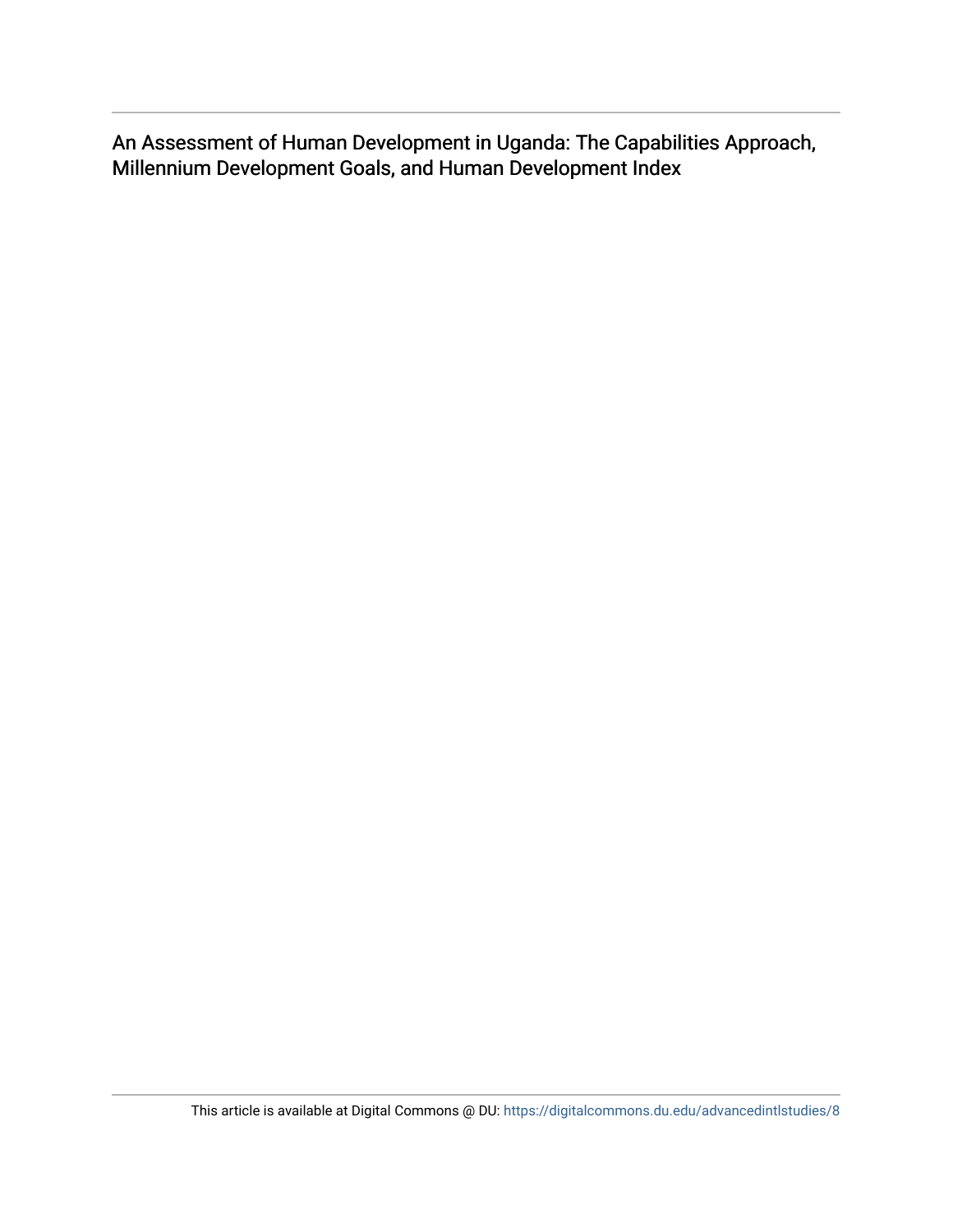# **An Assessment of Human Development in Uganda**

## **THE CAPABILITIES APPROACH, MILLENNIUM DEVELOPMENT GOALS, AND HUMAN DEVELOPMENT INDEX**

JORDAN FARRAR University of Denver Ph.D. Candidate, Social Work

The Millennium Development Goals, grounded in Martha Nussbaum and Amaryta Sen's Capabilities Approach and manifested through the Human Development Index, represent the contemporary means aimed at improving the overall quality of life for the people of the world. Currently Uganda is making substantial progress to achieve poverty reduction, increase overall health and ensure universal primary education. This paper's argument is twofold. First, it argues that the best way to understand and further human development is through the Capabilities Approach. Second, this paper contends that many of Uganda's policies aimed at achieving the Millennium Development Goals are rooted within a capabilities framework, showing a firm commitment to creating a more equitable and just society. The article concludes with future implications of Uganda's success in achieving the Millennium Development Goals while using a global lens and capabilities approach framework to assess progress made.<sup>1</sup>

**U**ganda, located in East Africa, shares borders with the Democratic Republic of the Congo, Sudan, Kenya, Tanzania and Rwanda.<sup>2</sup> Uganda has experienced rapid economic growth over the past two decades (Overseas Development Institute  $2010$ )<sup>3</sup> and has known peace for almost six years since the signing of the Cessation of Hostilities Agreement by the Government of Uganda and the Lord's Resistance Army (LRA). The LRA, discussed in further detail below, perpetuated a 20-year civil war in northern Uganda that displaced over 1.5 million people, impeded economic growth, and destroyed inter-country infrastructure (Dagne 2011). However, Uganda's transition to stability, aided by recent discoveries of natural resources, has allowed it to

 $\frac{1}{1}$ <sup>1</sup> The author can be contacted at Farrarjordan86@gmail.com. This paper was created during an Independent Study (Social Development in Emerging Countries) under the guidance of Dr. John Jones. Dr. Jones provided considerable guidance throughout the process with the paper content developed by the author.<br>
<sup>2</sup> See Appendix A, Figure 1 for a map of Uganda<br>
<sup>3</sup> See Appendix B, Figure 2

 $3$  See Appendix B, Figure 2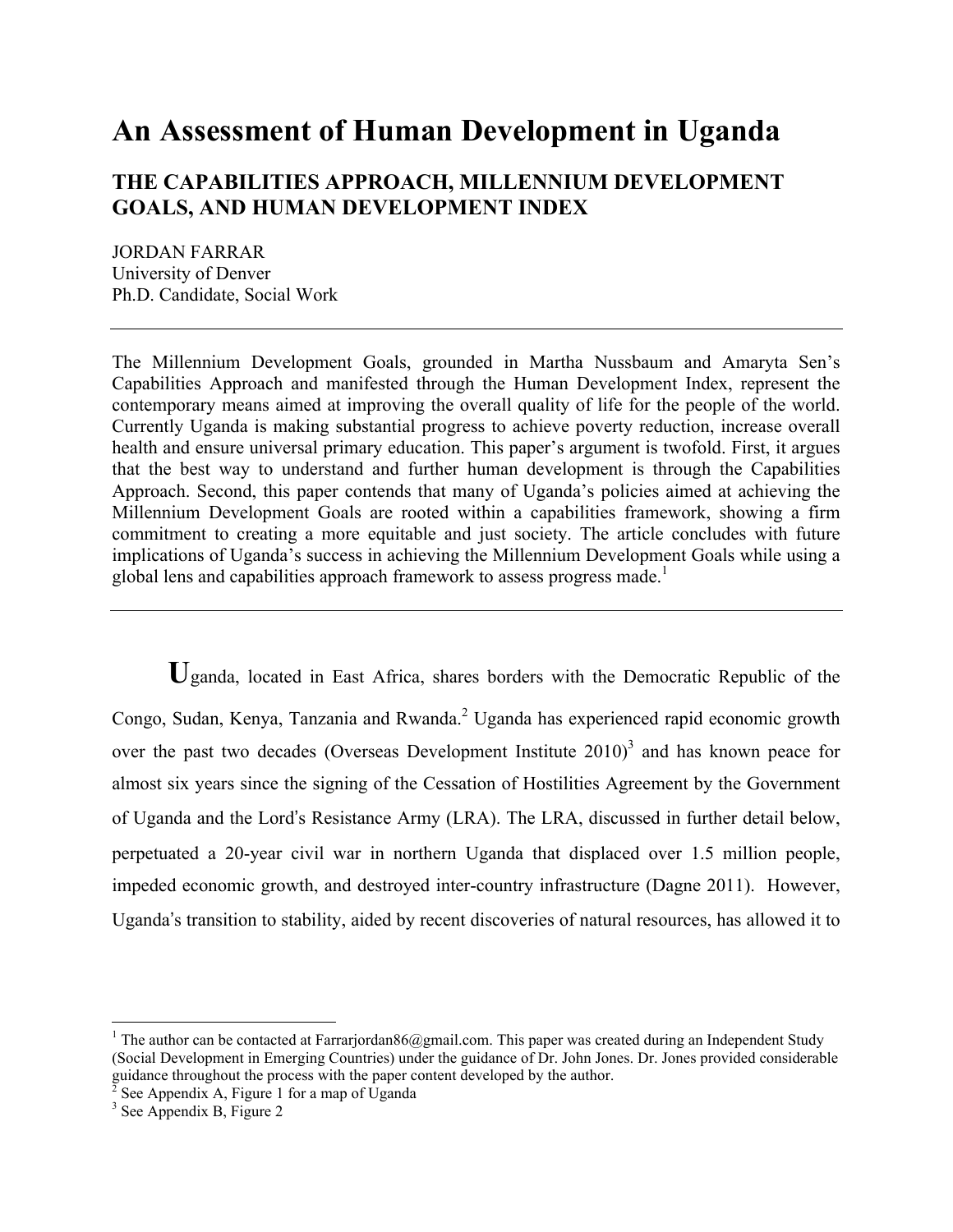successfully achieve the United Nation's Millennium Development Goals.<sup>4</sup> Additionally, in the face of globalization, Uganda is tasked with the challenge to become a model for other emerging countries as well as an arena for international business.

Currently the Millennium Development Goals (MDGs) represent a global attempt at social development, where ideas and goals that are transnational in formulation are implemented locally with the backing of each country's national policy. Broadly speaking, social development is the improvement of human outcomes through the utilization and implementation of policy and reforms (Lusk 2010, 165). The Millennium Development Goals mark the largest social development measures to date. Within a globalized framework, the ability of the MDGs to effect positive social development poses an immense task for all parties involved. Aside from the United Nations and Heads of State, these parties include local citizen groups, Non-Governmental Organizations (NGOs), private donors, and churches—to name a few (Jones and Kumssa 2008).

Both Lusk (2010) and Jones and Kumssa (2008) discuss barriers to social development, also known as counter-development. In Uganda, for example, civil war and political corruption have impeded social development progress. As the World Development Report elucidates, conflict has devastating effects on development. For each country affected by civil war, the average cost shouldered is equivalent to more than 30 years of Gross Domestic Product (GDP) growth for a medium size developing country (World Bank 2011b, 5-6). Conflict destroys infrastructure, limiting access to health services and education, which negatively affects civilians and creates problems that persist even once conflict has subsided.

Past social development agendas and measures failed to make connections between the needs and realities of the people targeted for assistance. This paper first argues that the capabilities approach is the most effective means of understanding how to enhance social and human development.<sup>5</sup> In order to comprehend this approach, however, it is imperative to also dissect the Millennium Development Goals and Human Development Index. Therefore, the capabilities approach will be discussed as the core guiding theory of human development. The Human Development Index will then be examined as a quantifiable measurement of human development. The section will then conclude with a discussion of the Millennium Development

 $\frac{1}{4}$  The Millennium Development Goals will be referred to as the Millennium Development Goals, MDGs or Goals throughout this manuscript.

<sup>5</sup> See Appendix C, Table 1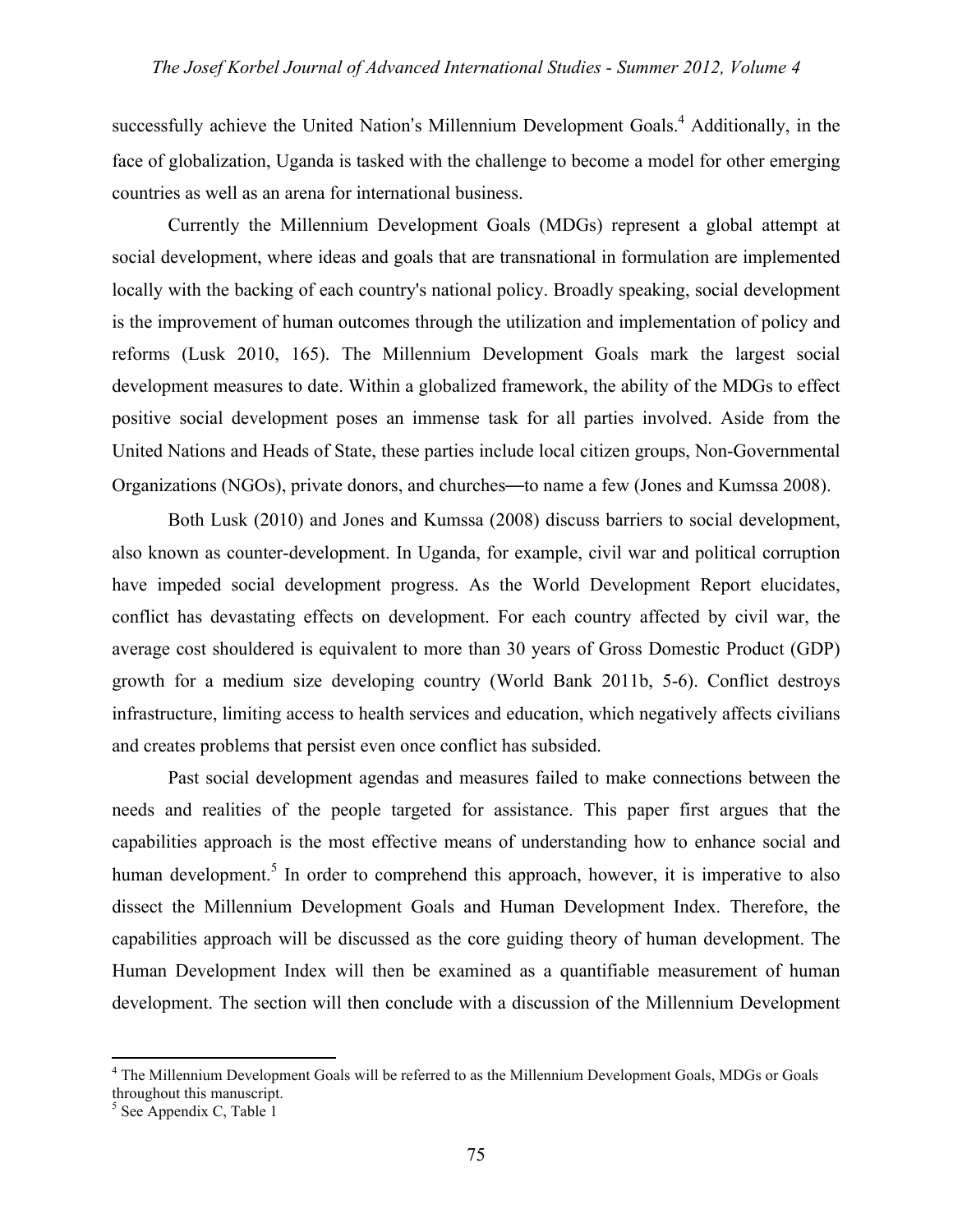Goals as a representation of the global community's pledge to furthering human development worldwide. The second argument, referring to the case of Uganda, is that current progress towards achieving the MDGs reveals a country-wide commitment to furthering the capabilities of all Ugandans. I conclude with implications on how the success and failure of countries like Uganda, while working towards achievement of the MDGs within the framework of globalization, will tremendously impact the rest of the world.

## **Understanding Human Development**

## *The Capabilities Approach*

The capabilities approach, based on an Aristotelian foundation and propagated by the economist Amartya Sen and philosopher Martha Nussbaum, provides a theoretical approach to development economics that provides a better understanding of quality of human life, something that does not always correlate with economic growth (Nussbaum 2009). In her book, *Creating Capabilities*, Martha Nussbaum (2011b) outlines the capabilities approach (CA) as a way to improve quality of life by shifting focus from economic progress as a determinant of growth to looking at available opportunities in order to explicate with what people are actually able to work. As a capacious normative framework, the CA acts not as a theory to explain inequality or well being, but rather provides a way to conceptualize and evaluate these phenomena (Robeyns 2006, 353).

The approach has several distinct features. First, the approach distinguishes between the means and ends related to development and personal wellbeing, as Robeyns argues, for example, "only the ends have intrinsic importance, whereas means are instrumental to reach the goal of increased well being, justice and development" (Robeyns 2005, 95). This transitions into the next distinct feature, "functionings" and capabilities. The ends of wellbeing, justice and development are externalized through opportunities available that allow one to "do what they want to do" in order to "be who or what they want to be." "Functionings" include the things a person may value doing or being and capabilities relate to the opportunities to realize one's values. As purported by Charusheela (2009), the distinction made between "functionings" and capabilities promotes social wellbeing while allowing individuals to freely choose how to use that good.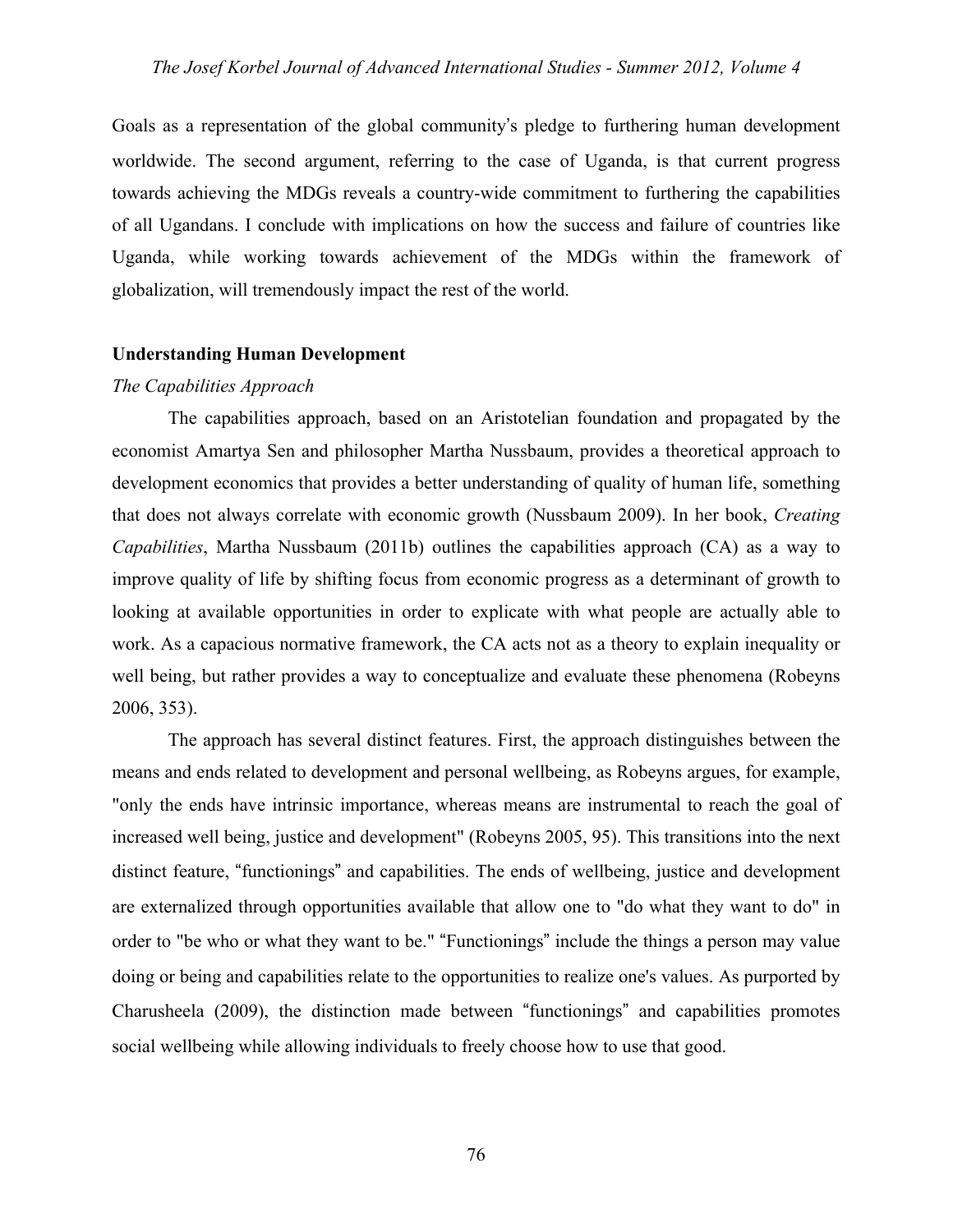Nussbaum (2000; 2003; 2011b) offers a list of ten central human capabilities that must be met: life; bodily health; bodily integrity; senses, imagination and thought; emotions; practical reason; affiliation; other species; play; and, control over one's environment. These ten capabilities include the idea of a threshold, where a designated social minimum is set that maintains equality across capabilities. This boundary is nation-specific, requiring each government to set a bar that is neither too easily achievable nor too far out of reach. The creation of this list marks the major difference between Sen and Nussbaum.

Where Nussbaum argues the list provides a paradigm for thinking about the capabilities while providing for protection against the endorsement of negative capabilities, Sen contends the use of a predetermined list of capabilities is not up to the theorist and should be left to the government through democratic processes. Sen (1999b) argues there is a close connection between democracy and social justice where democracy contains intrinsic, instrumental, and constructive values that secure individual participation in social matters and public decisionmaking. Critics of both approaches argue that Sen fails to define how the democratic process should proceed when deciding what capabilities are appropriated and that Nussbaum's list is too general and lacks democratic legitimacy and authority when speaking on behalf of those to whom the list ultimately applies (Robeyns 2003; 2005; 2006). In response to the latter critique, Nussbaum stipulates the list is open-ended and therefore open to change depending on the needs and context (Robeyns 2006).

There is a wide array of empirical research, both qualitative and quantitative, assessing the application of the CA. According to Robeyns (2006) there are nine (at least) different types of capability applications: general assessment of a country's human development; the assessment of small-scale development projects; identification of the poor in emerging countries; poverty and well-being assessments in economically advanced countries; an analysis of deprivations of persons with disabilities; as an assessment of gender inequality; analysis of policies; a critique of social norms, practices, and discourse; and finally, the utilization of "functionings" and capabilities as concepts in non-normative research (361). These applications communicate the innovative facets of the framework as an approach, applicable across disciplines, that integrates theory and practice. Lastly, by utilizing a common theoretical framework with a range of applications, "the CA opens up a truly interdisciplinary space in the study of well-being, inequality, justice and public policies" (Robeyns 2006, 371).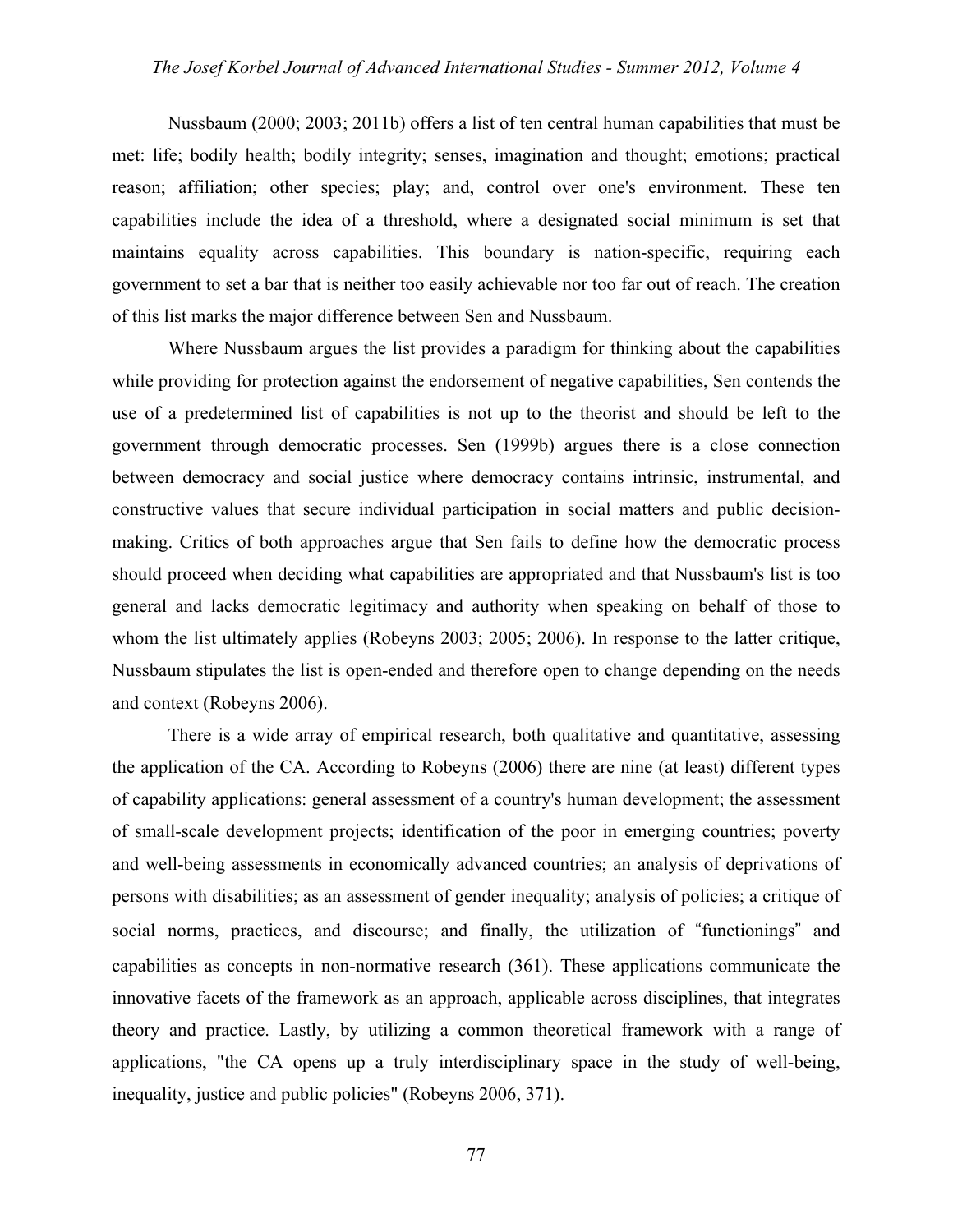Nussbaum and Sen's approach to development, where social justice and ethical considerations are made central, represents a break from traditional models of assessing human development. This divergence from other models, primarily nested in its departure from economic measures of growth, focuses on human development as a way to enlarge peoples' choices. Its theoretical format and philosophical complexity, however, create problems when a quantifiable measure of development is needed. Realizing this, Sen collaborated on a project to create an index to measure human development using the capabilities approach as a guiding force; thus was born the Human Development Index.

#### *The Human Development Index*

Due to the multi-faceted nature of the capabilities approach, specifically its many abstract and broad components, it does not lend itself well as something that can be easily measured. The Human Development Index (HDI), however, is a model that includes several quantifiable development components. The HDI was created in 1990 through the collaborative efforts of such notable thinkers as Mahbub ul Haq and the aforementioned Amartya Sen. The HDI created a way to measure development by utilizing a single statistic that focuses on three functionings: life expectancy, educational attainment, and income (UNDP 2011b). Furthermore, this approach sought to break away from the traditional model based on analyses of Gross Domestic Product (GDP) and economic growth. The creation of the Human Development Index marks a transition to development measurement centered on advocacy (Klugman, Rodriguez, and Choi 2011, 256). Critics of the HDI claimed its simplicity, choice of indicators, and methodology cause it to be an insufficient determinant of human development (Klugman, Rodriguez, and Choi 2011). However, additions made to the HDI sought to address these problems.

In 2010, the Commission on the Measurement of Economic Performance and Social Progress redefined the Human Development Index (Manning 2009).<sup>6</sup> The current HDI utilizes three dimensions and four indices to measure human development. Health is measured by life expectancy at birth; education is measured by mean years of schooling and expected years of schooling (formerly measured by adult literacy rate and gross enrollment rate); and living standards are measured by gross national income per capita (formerly measured by GDP per

 $\frac{1}{6}$ <sup>6</sup> The Commission on the Measurement of Economic Performance and Social Progress was created by President Sarkozy in 2008 with Joseph Stiglitz as the Chair and Amartya Sen as the Advisor (Manning 2009).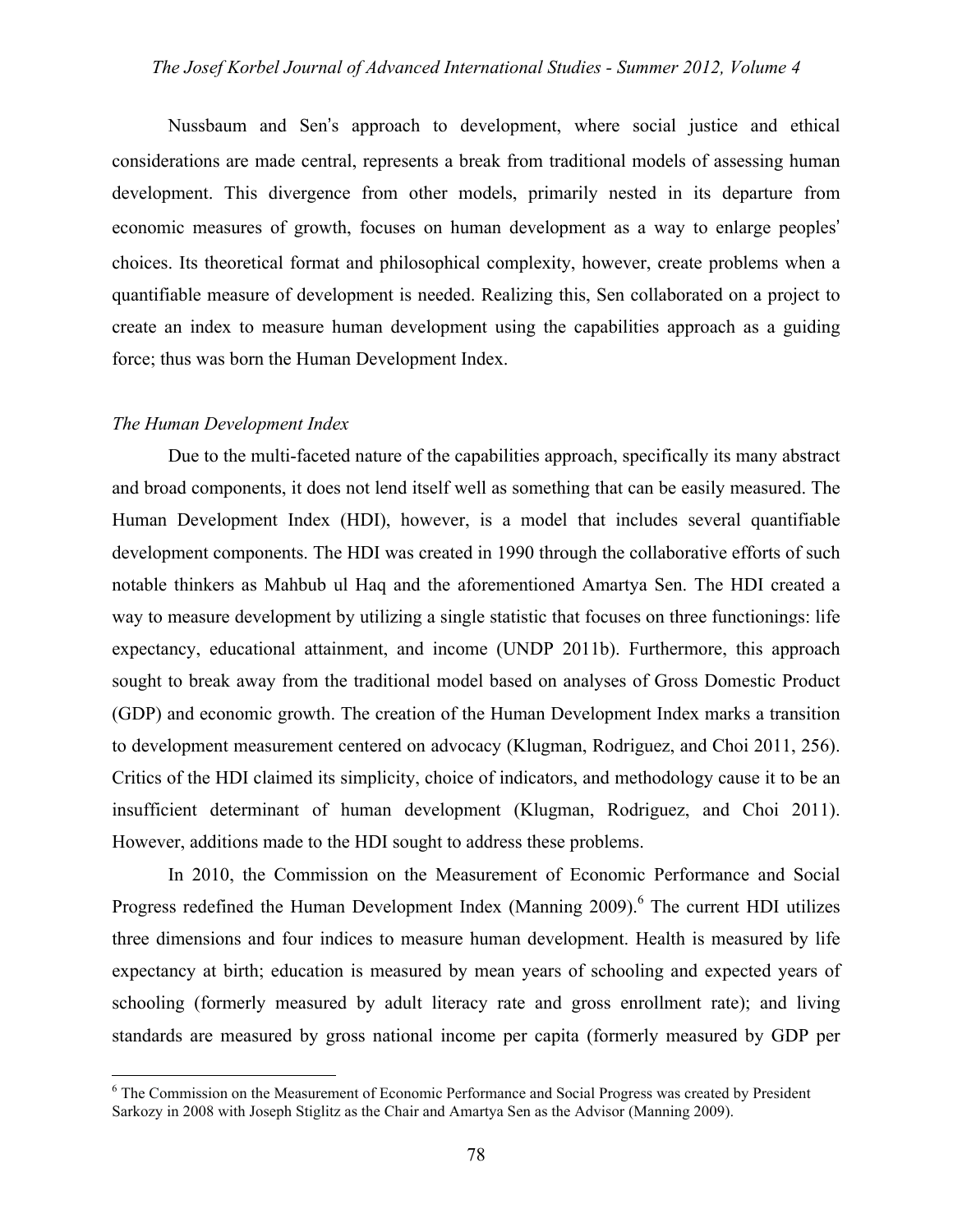capita) (UNDP 2011b). These new measures provide better coverage in relation to adequate representation of and within each dimension.

Another new addition to the Human Development Index has been the utilization of disaggregation. Through disaggregation, the HDI is able to expatiate the human development of separate groups within each country, which might have otherwise been inaccurately represented by the overall index of the country (UNDP 2011b). This marks a huge milestone for a country like Uganda where considerable disparities exist across genders, ethnic groups, and those living in rural and urban areas. The disaggregation of data is especially useful in determining the appropriate targets for Millennium Development Goals when designing and implementing development related policies.

The 2010 Human Development Report (HDR) also incorporated the Inequality-adjusted Human Development Index (IHDI). The IHDI shows the actual level of human development by accounting for inequality, whereas the HDI shows the potential human development assuming equal distribution of achievements (UNDP 2011b). The Human Development Index and Inequality-adjusted Human Development Index theoretically will be equal once inequalities cease to exist. The IHDI is important as it shows the loss in human development due to inequalities within the HDI (UNDP 2011b). This adjustment is notably important in regards to its ability to inform policies aimed at the reduction of inequalities, a goal and target represented by the Millennium Development Goals.

The Gender Inequality Index (GII) was also introduced in 2010. This index is a response to the 1995 addition of the Gender-related Development Index (GDI) and the Gender Empowerment Measure (GEM), which were criticized for their lack of data and frequent misrepresentation (Klugman, Rodriguez, and Choi 2011, 282) The GII uses three dimensions and five indicators. Reproductive Health is measured by maternal mortality and adolescent fertility; empowerment is measured by parliamentary representation and educational attainment; and labor market is determined by labor force participation (UNDP 2011b). The Gender Inequality Index exposes inequalities in gender by using the Human Development Index and Inequality-adjusted Human Index to further expound the inequalities between women and men.

Finally, the 2010 Human Development Report integrated the Multidimensional Poverty Index (MPI). The MPI "identifies multiple deprivations at the individual level in health, education and standard of living" (UNDP 2011b). The MPI has three dimensions and ten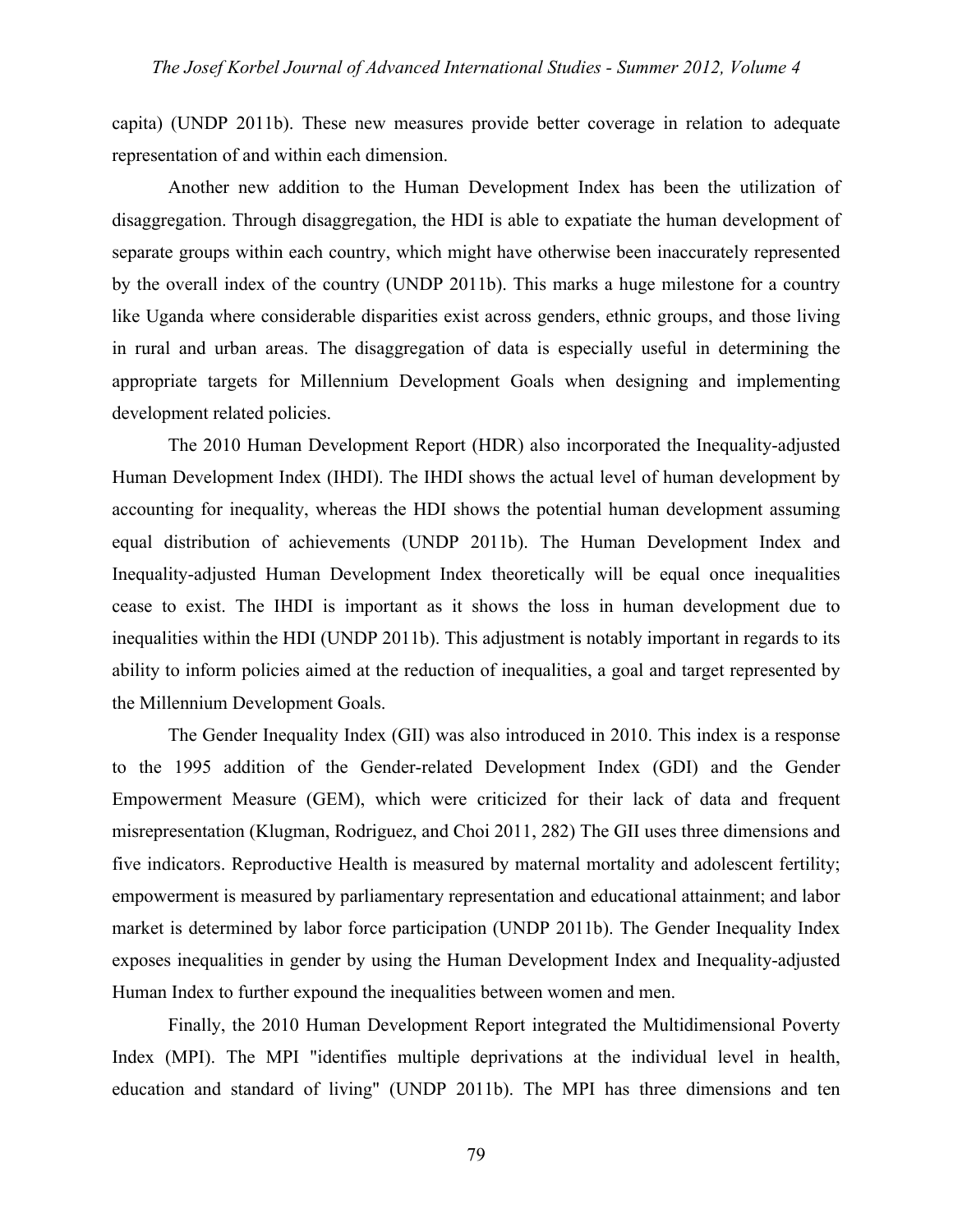indicators. Heath is measured by nutrition and child mortality; education is measured by years of schooling and children enrolled; and living standards are measured by cooking fuel, toilet, water, electricity, flooring, and assets (UNDP 2011b). The Multidimensional Poverty Index, which replaced the previously used Human Poverty Index (HPI), departs from previous approaches to poverty by showing the incidence of disadvantage and revealing the levels of poverty people experience at any given time. Additionally, the MPI, extracting from the HDI and IHDI, is able to show how multidimensional poverty varies between and within groups. Like the Inequalityadjusted Human Index and Gender Inequality Index, the Multidimensional Poverty Index is able to illuminate pivotal policy implications.

When examining the Human Development Index, one may argue the HDI, like Sen (1999a), prioritizes certain capabilities over others. This, however, is for pragmatic reasons (Klugman, Rodriguez, and Choi 2011, 264). For one, the current components can be measured in a way that provides a comparable score that can be understood outside the complexities of each issue. Other proposed components like sustainability, for example, have yet to be clearly defined let alone measured. Additionally, the focus on freedoms and accountability, which were included in the 2010 Human Development Report, created political backlash and threatened the future of the Report (Klugman, Rodriguez, and Choi 2011, 265).

While the Human Development Index still incorporates an economic approach to human development, the addition of measures like the Inequality-adjusted Human Index, Gender Inequality Index, and Multidimensional Poverty Index—as well as the ability to disaggregate data—enables the HDI to take an important step towards explicating the realities of each country and the people who reside there.

#### *The Millennium Development Goals*

The creation of the Millennium Development Goals initiated an international push to further human development through social development policies and practices. Through these goals, countries like Uganda are tasked with creating a more equitable society with increased opportunity to realize individual capabilities. Therefore, while the HDI exposes the social and economic realities of each country, the MDGs map out a plan to achieving human development, with each country tasked with determining the best way to accomplish the components of the plan.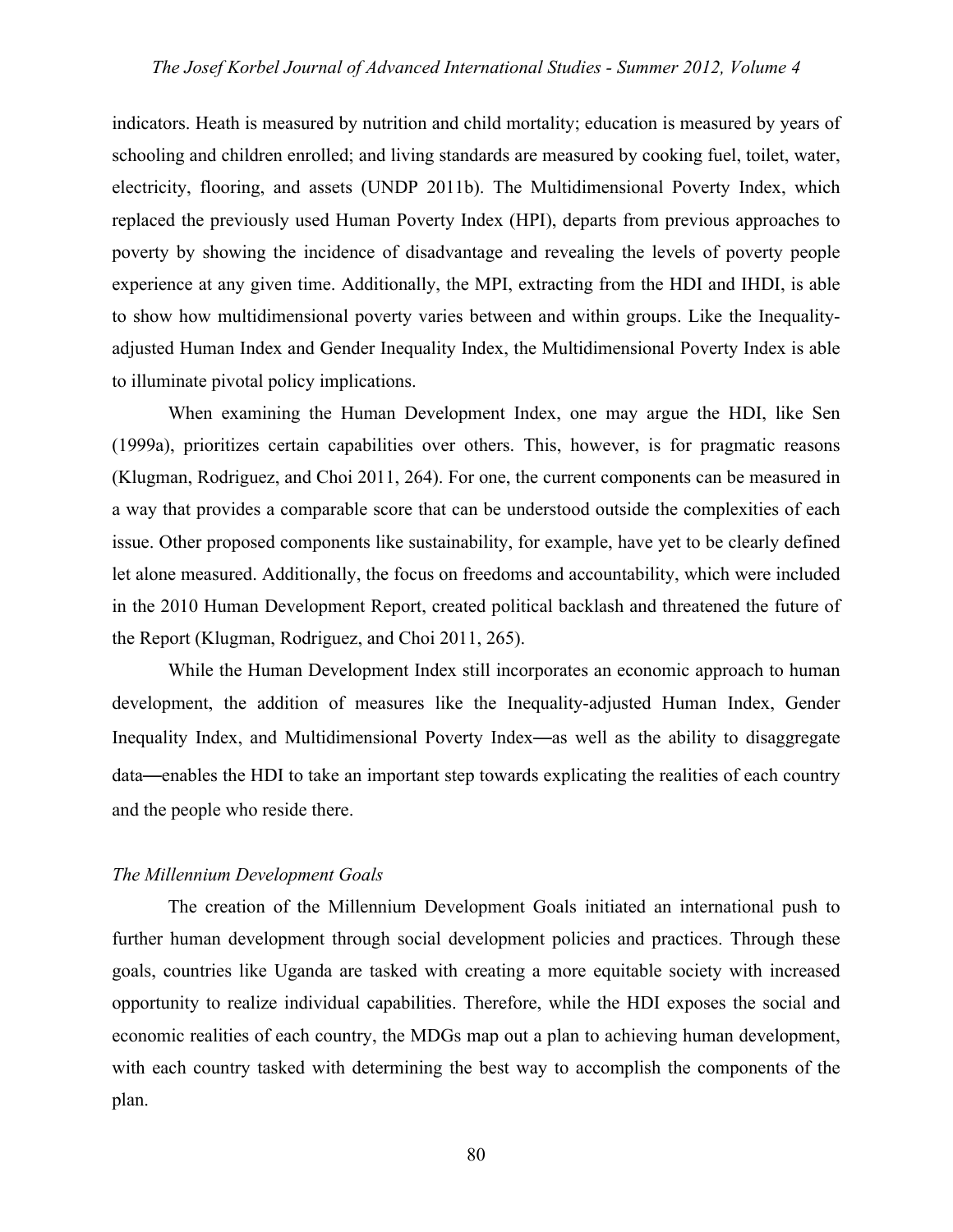Adopted in the year 2000 at the United Nations Millennium Summit, the Millennium Development Goals represent the most comprehensive development goals ever created and agreed upon by 189 countries and 147 Heads of State (World Bank 2003, 7). The goals are both a global and local initiative where each country, with support from the international community, is tasked with utilizing resources in country to achieve the eight outlined goals. These goals are to: eradicate poverty and extreme hunger; achieve universal primary education; promote gender equality and empower women; reduce child mortality; improve maternal health; combat HIV/AIDS, malaria, and other diseases; ensure environmental sustainability; and develop a global partnership for development (United Nations Development Programme 2012; hereafter UNDP). All members of the United Nations are tasked with ensuring progress toward the achievement of all outlined goals and their targets.

The MDG Gap Task Force (hereafter the Task Force) was created in 2007 as a way to specifically monitor progress towards Millennium Development Goal Eight, the Global Partnership for Development.<sup>7</sup> The Task Force works to track international commitments and identify any barriers to success at the international and country level (United Nations 2011). Despite the global economic crisis of 2008, the Task Force suggests that most countries working towards the MDGs will achieve all outlined targets by 2015.

In 2010, the United Nations (UN) reconvened at the MDG Summit (hereafter the Summit) in New York to assess progress made as well as to determine what steps need to be taken to achieve all eight goals by the target date of 2015. The most recent Task Force Report

<sup>-&</sup>lt;br>7  $<sup>7</sup>$  The MDG Gap Task Force is represented by: Department of Economic and Social Affairs of the United Nations</sup> Secretariat (UN/DESA), Department of Public Information of the United Nations Secretariat (DPI), Economic and Social Commission for Asia and the Pacific (ESCAP), Economic and Social Commission for Western Asia (ESCWA), Economic Commission for Africa (ECA), Economic Commission for Europe (ECE), Economic Commission for Latin America and the Caribbean (ECLAC), International Labour Organization (ILO), International Monetary Fund (IMF), International Telecommunication Union (ITU), International Trade Centre (ITC), Joint United Nations Programme on HIV/AIDS (UNAIDS), Office of the United Nations High Commission for Human Rights (OHCHR), Organization for Economic Cooperation and Development (OECD), United Nations Children's Fund (UNICEF), United Nations Conference on Trade and Development (UNCTAD), United Nations Development Programme (UNDP), United Nations Educational, Scientific and Cultural Organization (UNESCO), United Nations Framework Convention on Climate Change (UNFCCC), United Nations Fund for International Partnerships (UNFIP), United Nations Industrial Development Organization (UNIDO), United Nations Institute for Training and Research (UNITAR), United Nations International Strategy for Disaster Reduction (UNISDR), United Nations Office for Project Services (UNOPS), United Nations Office on the High Representative for the Least Developed Countries, Landlocked Developing Countries and Small Island Developing States (UN-OHRLLS), United Nations Population Fund (UNFPA), United Nations Research Institute for Social Development (UNRISD), World Bank, World Food Programme (WFP), World Health Organization (WHO), World Institute for Development Economics Research of the United Nations University (UNU-WIDER), World Meteorological Organization (WMO), World Tourism Organization (UNWTO) and the World Trade Organization (WTO).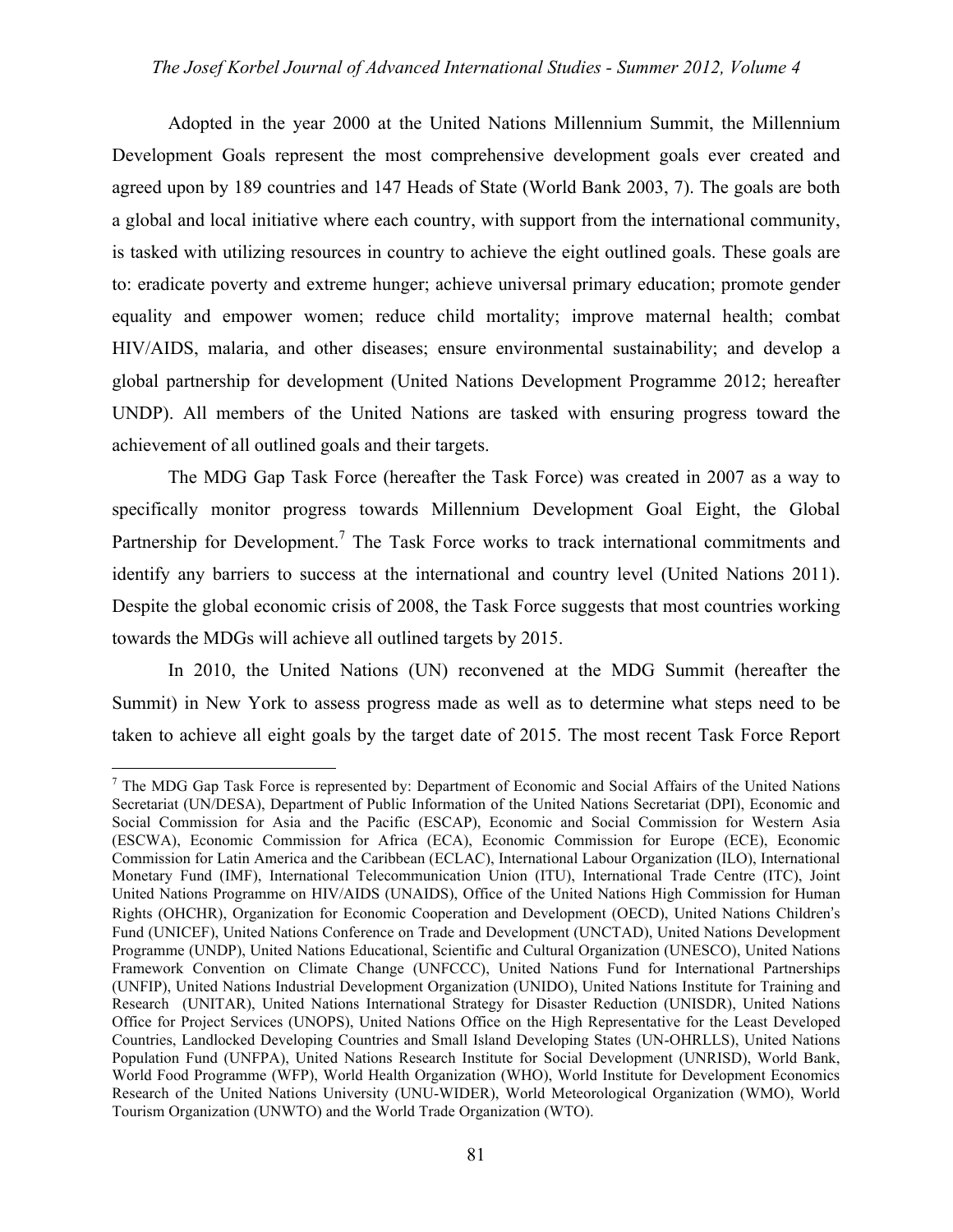(2011) states that after the Summit, new commitments were made for each goal: increased funding for agriculture by the World Bank to eradicate hunger and poverty; technology initiatives to target education; a commitment of \$40 billion for Women's and Children's Health; an increase in clean-burning cook stoves; and a zero-tariff and debt cancellation policy in China on imports from the least developed countries. To help achieve these goals, the Task Force calls for increased transparency regarding donor aid and national development strategies, innovative sources for financing, a decrease in restrictive trade measures with an increase in trade capacities for the least developed countries, strengthened capacity for debt management, increased accessibility and affordability of essential medicines, and improved access to new technologies for development (MDG Gap Task Force Report 2011; hereafter Task Force Report).

 Despite the aims of the MDGs, which many consider just, critics argue that the Goals seek only to establish a safety net for the world's poor, instead of a legitimate passageway out of poverty (Severino 2007). Furthermore, it is argued that the Goals fail to consider the complex dimensions of poverty and that targeting the social sector only could move a country away from already established paths of development towards unsustainable aid dependence (Manning 2009). Other notable academics argue the MDGs represent laudable humanitarian goals rather than development goals (Blattman 2008). This argument aligns with the former where development goals are typically pursued in a fashion that exudes long-term sustainability. Furthermore, while the MDGs measure collective progress, countries are judged on their performance individually, meaning less developed nations are essentially being set up for failure. Lastly, in stark contrast to the capabilities approach, MDG critics contend the Goals focus on ends without paying attention to the means (Nguyen 2010). This argument directly violates one of, if not the most, salient feature of the capabilities approach. With three years left on the project, arguments against the MDGs, while important to consider, ultimately remain premature; for, until 2015, such criticisms apply to the MDGs *intended* outcomes only.

Criticism aside, the UN made firm its obligation to ensuring each country takes primary responsibility in achieving the Goals with support from developmental institutions in regards to implementation and design of proposed strategies (United Nations 2010, 7-8). The MDGs acknowledge the reality of the transition into a globalized world, where social development is achieved through transnational partnerships, with a strong commitment by the international community to aid in the progress of the world's emerging countries**.** We will now consider the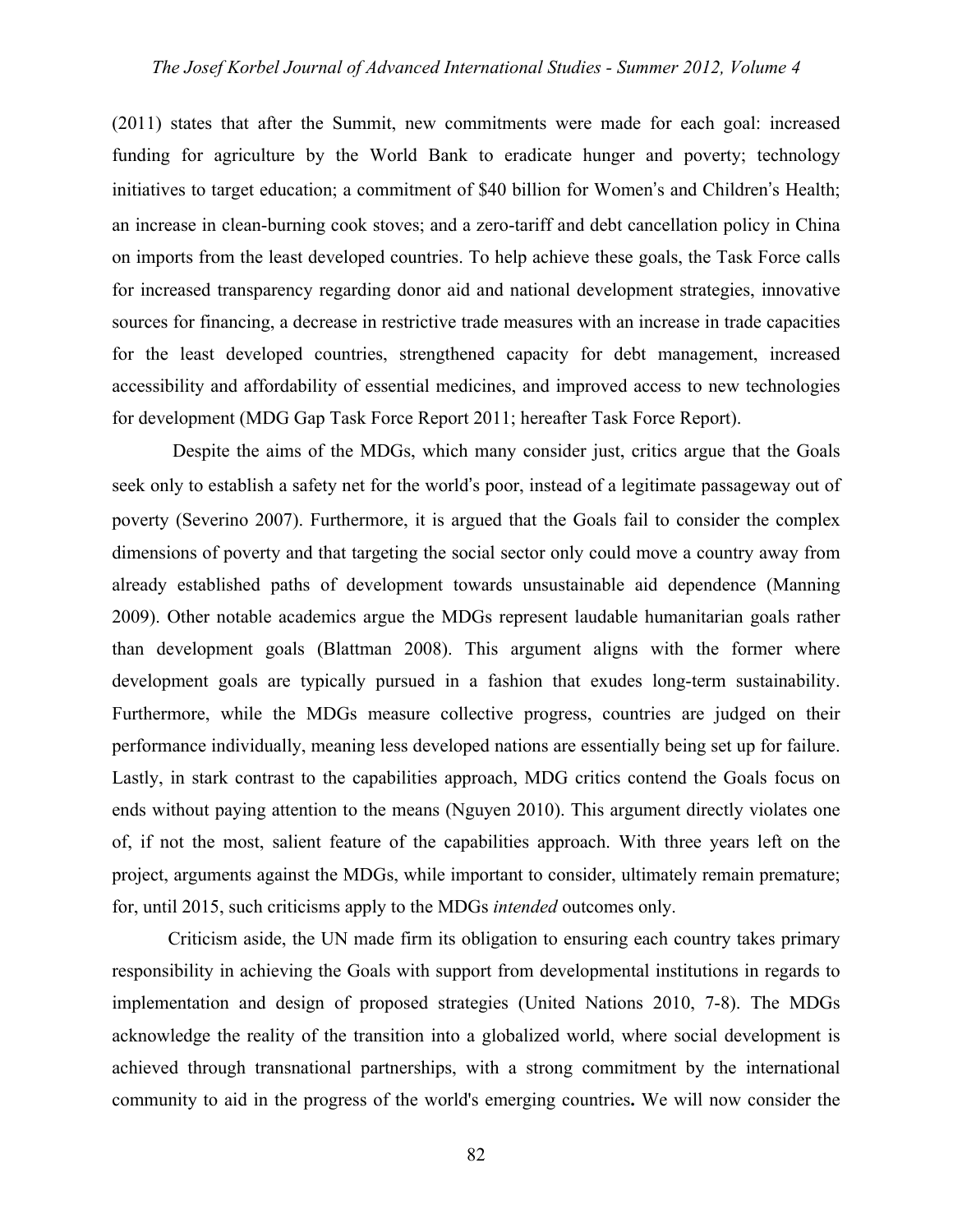case of Uganda to examine progress toward achievement of the MDGs related to health, poverty reduction, and universal primary education while illustrating if and how Uganda is working to further human development within the realm of the capabilities approach.

## **Case Study: Uganda**

## *From Colonialism to Museveni*

Due to the 1.5 million displaced people living in northern Uganda, former United Nations Secretary for Humanitarian Affairs, Jan Egeland, deemed the crisis one of the worst humanitarian disasters on the globe (Kisekka-Ntale 2007, 421). Uganda has a long history of violence and dictatorial rule since gaining independence in 1961 and conflict has deep roots going back to its colonization by Great Britain in 1888. To examine Uganda's conflict riddled past without placing it in the context of colonialism would be remiss.

As argued by Kisekka-Ntale (2007, 421), conflict in Uganda is not related to postindependence issues. Instead, it is proposed that Uganda's conflict is a crisis rooted in the postcolonial state where Uganda's colonial legacy transformed ethnic groups into political states, thereby creating ethnic-propelled wars, not only in Uganda, but in other parts of Africa as well. Britain capitalized on an already established "political order" within the Buganda group, Uganda's largest ethnic group, where British colonizers employed a decentralized form of colonization and the Buganda group was granted authority to utilize sub-imperialism to rule other tribes in Uganda (Kisseka-Ntale 2007, 425). This "divide and rule" technique greatly segregated northern and southern Uganda, creating a foundation for future conflicts (Kisseka-Ntale 2007, 428).

Britain granted independence to Uganda in 1961. From 1961 until 1986 Uganda faced constant political upheaval. During this period, Milton Obote suspended the constitution and declared Uganda a Republic (Bureau of African Affairs 2012). Through a military coup, Idi Amin (1971-1979) came to power and perpetrated grave human rights violations. From 1979 until 1986, these violations continued amid widespread political unrest. During this time the National Resistance Army (NRA), led by Yoweri Museveni, gained ground as it formed the National Resistance Movement (NRM) political party (Bureau of African Affairs 2012). Because Museveni's election was viewed as a victory for the south, many ethnic groups, namely the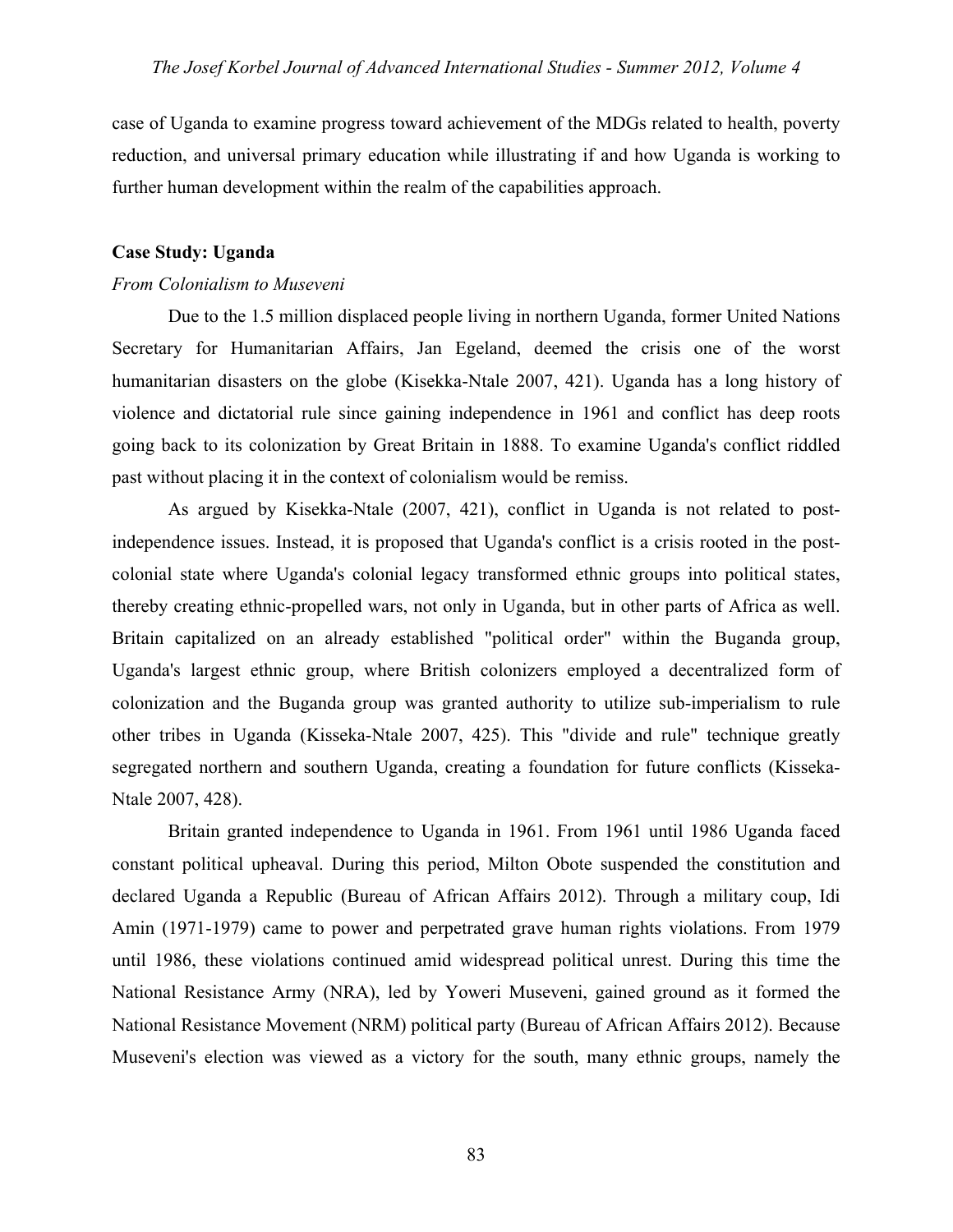Acholi, fled to the north and divided into rebel groups. Various northern-dominated rebel groups emerged during this time, most notably the Lord's Resistance Army (LRA).

The LRA, led by the self-proclaimed prophet Joseph Kony, formed in 1988. Between 1986 and 1988, the National Resistance Army defeated many rebel groups and the LRA was unable to maintain increased support by the Acholi (Annan, Brier, and Aryemo 2009, 641). The lack of support for the Acholi people, viewed as betrayal, caused the Acholi to become prime targets of the LRA. The LRA conflict created severe instability in northern Uganda, which has spilled over into other countries, inciting new waves of violence. Additionally, the ethnictargeted crimes perpetuated by the LRA helped sow the seeds of ethnic tensions planted by colonial rule over 100 years ago.

Yoweri Museveni was re-elected in February 2011 and remains the current president of Uganda. While controversies still surround Museveni's government, undeniable strides have been made. World Bank figures estimate that between 1986 and 2008, economic growth averaged a 6.7% increase each year (Izama and Wilkerson 2011, 65). Museveni's 2011 campaign, characterized by increased spending and campaigning across all of Uganda, marked a turn away from ethnic divides created by British colonization (Izama and Wilkerson 2011). As the National Resistance Movement worked to oust the LRA from northern Uganda, support from the North for Museveni and the NRM increased, which resulted in a convergence of ethnic groups from the northern and southern parts of Uganda (Izama and Wilkerson 2011).

The foundations of colonial rule, as implemented by the British beginning in 1888, created great rifts among Uganda's many ethnic groups. These divisions led to instability, economic recession, and inter-country conflict. The most stable force in Uganda, entering its 26th year in power, is represented by the rule of Yoweri Museveni and his National Resistance Movement political party. While Museveni's rule may be characterized by corruption, he has helped bring peace and stability to a region with a long history of violence. Uganda is now working to achieve the Millennium Development Goals as outlined by the United Nations. Research shows that Uganda, like many African countries, will unfortunately not achieve many of the MDGs by the target date of 2015. It remains, however, that Uganda has made major strides in the areas of education, health, and gender equality. These areas will be explored further to demonstrate where progress has been made and highlight the challenges ahead.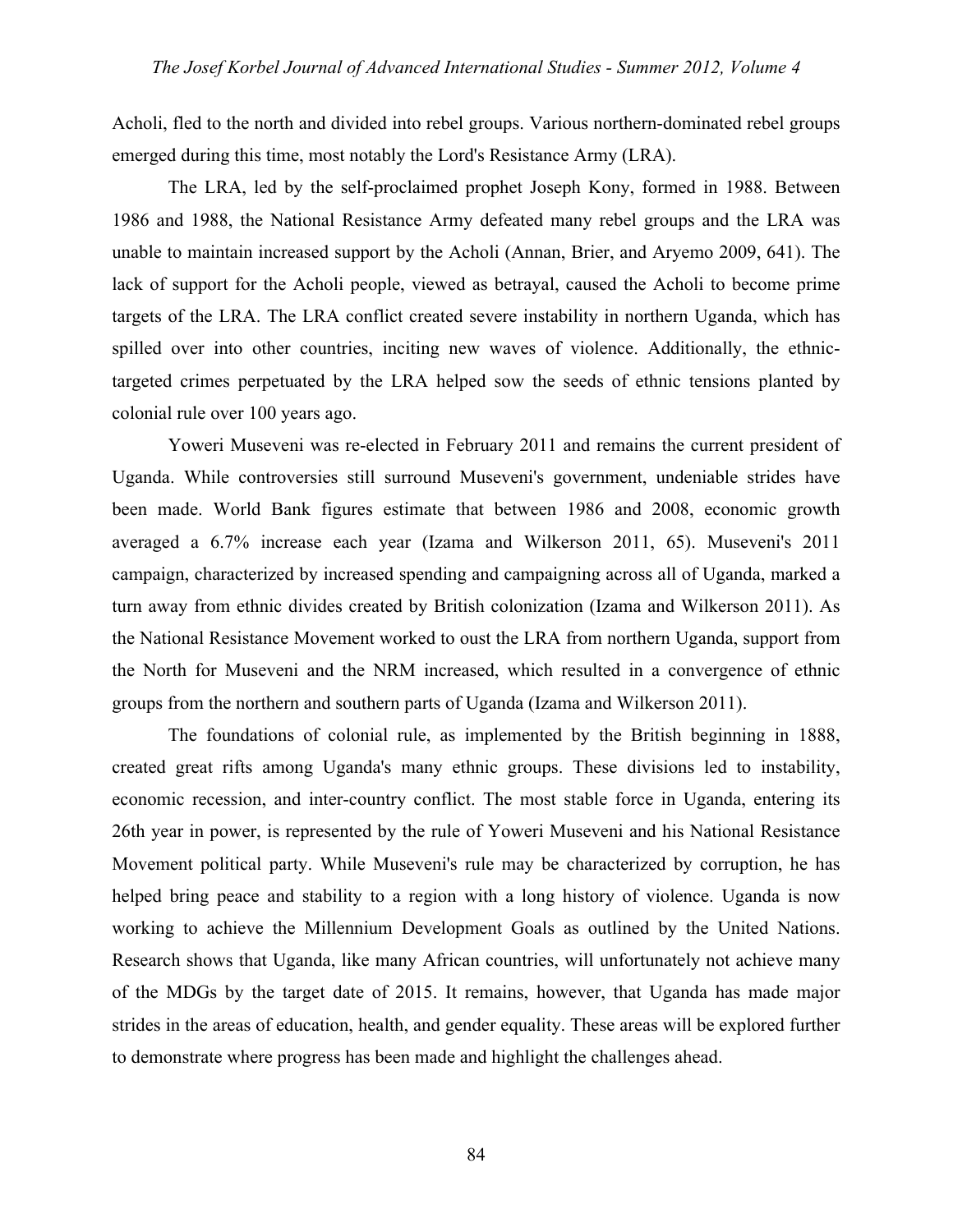## *The Current Capacity of Uganda*

Most information detailing the status of many countries comes from the Human Development Index. The 2011 HDI paints a startling picture of many African countries. In 2011, the bottom 10 countries in the world were all located in sub-Saharan Africa (UNDP 2011a, 137- 138). Despite recent progress, these countries suffer from inadequate income, decreased opportunities for education, and life expectancies far below the world's average. Many of these problems are compounded by conflict and widespread outbreaks of HIV/AIDS. While Uganda falls in the category of "low human development," it is one of the more progressive African states with a ranking of 161 out of 187 (UNDP 2011a, 137).

So what exactly does a country ranking 161 within the HDI numerically look like? According to the World Bank (2011b) 24.5% of the population of Uganda fell below the national poverty line, life expectancy at birth was 54.1 years, and adult literacy was 73%. These numbers, however, create only a partial picture of Uganda. Against the backdrop of the Millennium Development Goals and the capabilities approach, insight into education, health, and poverty eradication will show that Uganda has made substantial progress toward creating a more equitable society.

## *Extending the Reach of Education*

The link between education, wellbeing, and social development is not a new phenomenon. In fact, in Resolution 57/254 the United Nations (2002) declared 2005-2014 as the Decade for Education for Sustainable Development. Education for Sustainable Development (ESD) has four components: improving access to basic education, reorienting pre-existing education programs, increasing awareness and public understanding regarding education, and providing training to those involved in education (Little and Green 2009, 171). ESD promotes community-based decision-making, social tolerance, and increases the overall quality of life by creating an adaptable work force. Regarding work force, education and the skills that go along with it aid in attracting foreign investment, which contributes to country development (Little and Green 2009, 172). Similarly, the skills gained through education determine the extent to which technologies can be transferred and the ability of more indigenous companies to compete in world markets (Little and Green 2009). It is not surprising that education, as a strategy for social development, represents an important step towards securing long-term gains.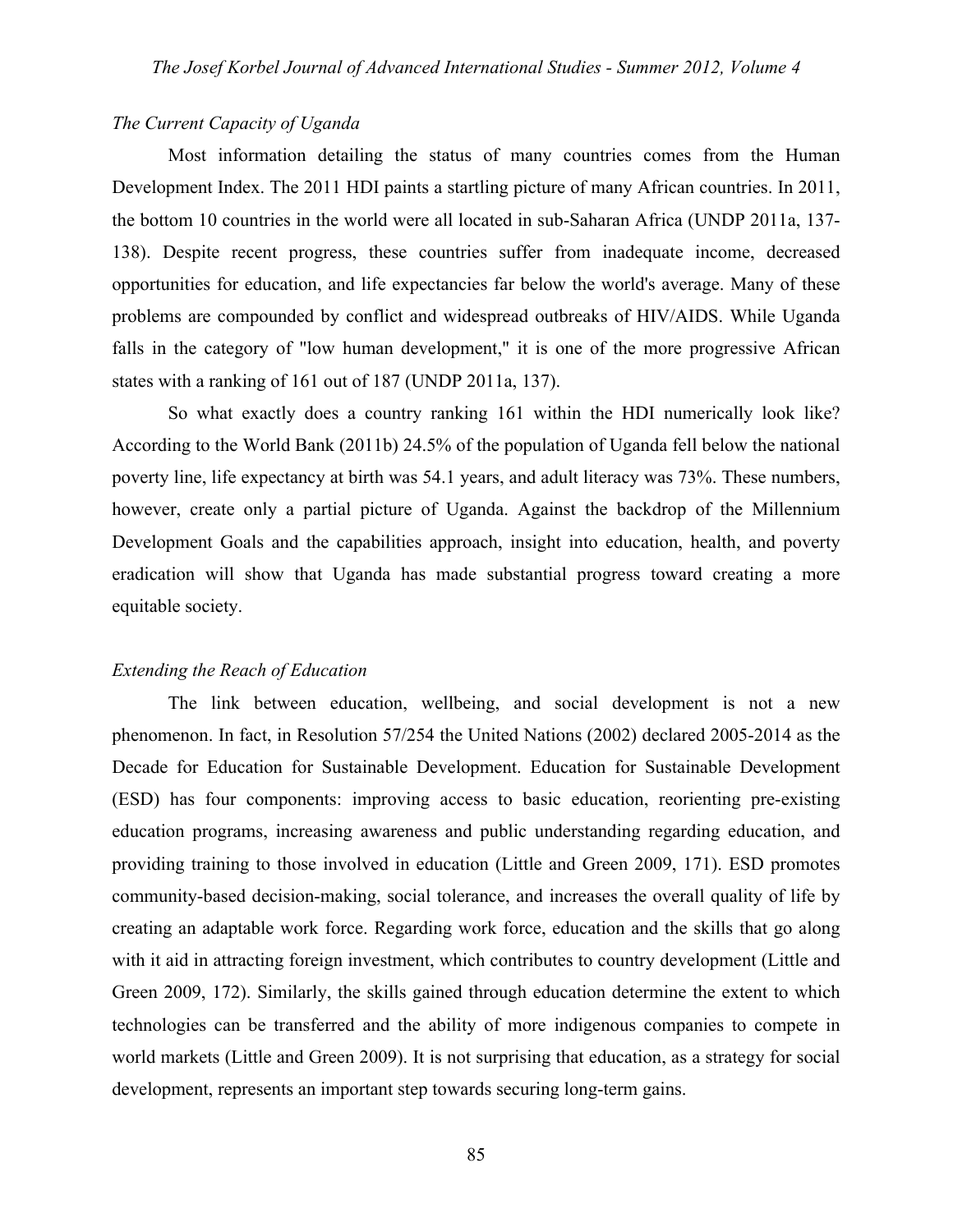In 1987 the Ugandan government convened the Education Policy Review Commission (EPRC), which recommended initiating universal primary education as soon as it was feasible to do so (Grogan 2008, 185). Six years later, in 1993, the Primary Education and Teacher Development Project was launched. This project targeted teacher education, called for a revision of curriculum for primary education as well as mandatory pupil examinations, sought to increase the provision of classroom materials, and improve the process of monitoring the quality and progress of education (Grogan 2008, 186). Finally, in January 1997 (coinciding with Museveni's re-election campaign) Uganda instituted Universal Primary Education (UPE).

With the abolition of associated school fees, enrollment increased 58% (Uganda Ministry of Education and Sports 1999, 11; hereafter UMES). Overall, from 1997 to 2004 primary enrollment increased from 3 million to 7.3 million with female enrollment increasing 156% (UMES 2005, 3-4). The elimination of school fees, however, did not coincide with an increase in school infrastructure, despite increased channeling of government funds for schools. Even after eight years the textbook to pupil ratio was 1:3, classroom to pupil ratio was 1:55, and desk to pupil ratio was 1:3 (UMES 2005, v). While universal primary education abolished school related fees, parents still had to provide school uniforms and transportation, as well as account for income lost from previously working children pursuing primary education.

Education in Uganda follows the British education system where students undergo seven years of primary school, four years of lower secondary school, two years of upper secondary school, and three years of university. Therefore, by 2004-2005, many pupils were near completion of primary school and left wondering if continuing their education was even feasible. The next step for Uganda, and a monumental one at that, would be to universalize secondary education as well.

In 2006, Uganda became the first country in sub-Saharan Africa to implement universal secondary education (USE). This implementation grew out of demand as many students completed primary school and the need for enhanced workforce skills increased (Chapman, Burton, and Werner 2010). Following the structure of universal primary education, parents were still expected to shoulder the costs of sending their children to school. Additionally, much like UPE, USE was implemented without any change to existing infrastructure. This lack of foresight in planning created an undue burden on teachers forced to handle more students with limited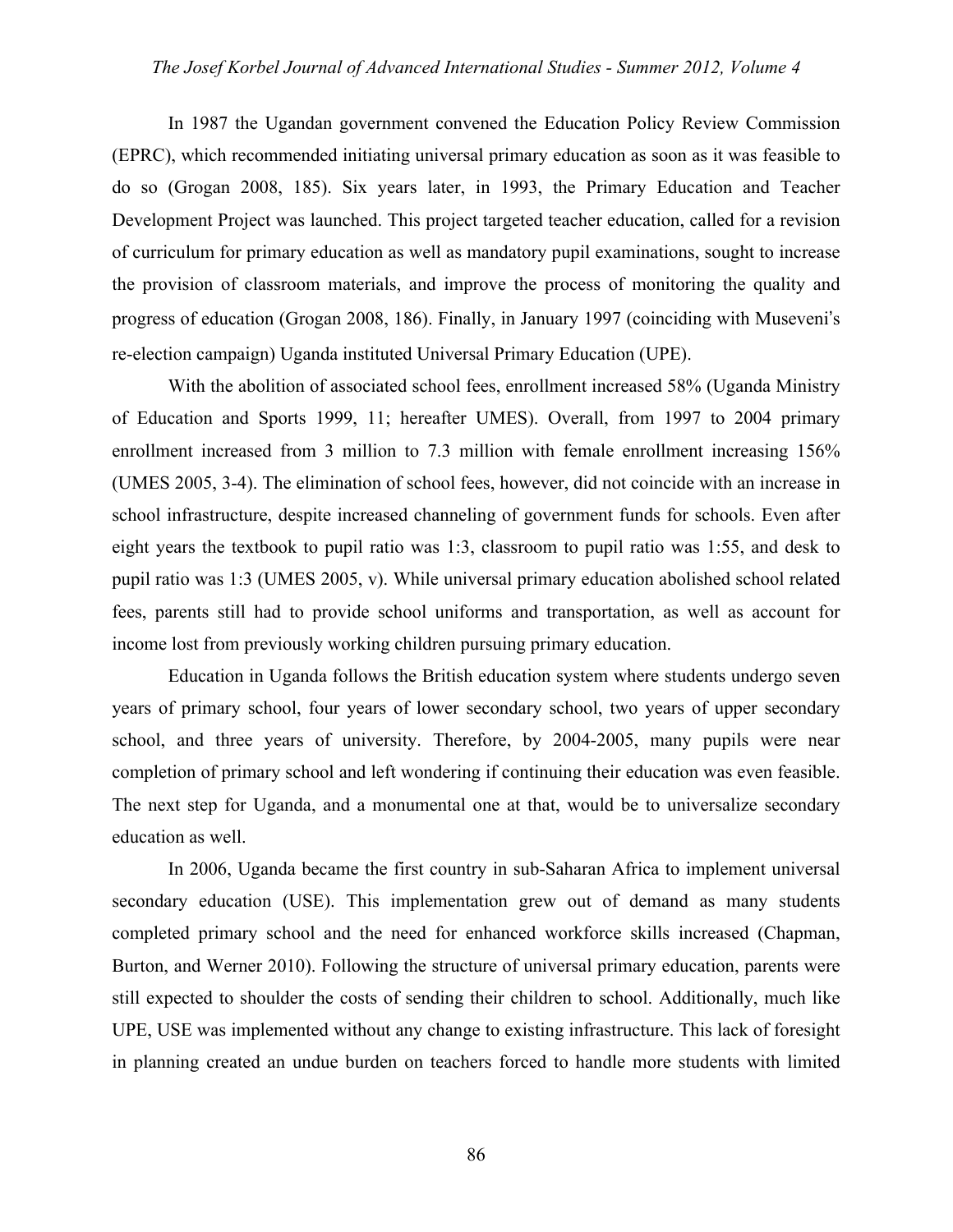resources. These factors have proven to negatively impact the quality of education, hindering the goal of Education for Sustainable Development.

With three years left, Uganda is on track to meet the target of achieving universal primary education, but is still showing slow progress towards primary school completion. Between 2004 and 2005, completion rates for boys fell from 72% to 54% and from 54% to 42% for girls (Ministry of Finance, Planning and Economic Development 2010, 17; hereafter MFPED). The drop in completion rates has been attributed to increased competition among pupils, causing stress and leading to drop out. It is important to note, however, the cohort assessed represents the first cohort within UPE, and substantial dropouts would naturally be expected. Another issue regarding UPE involves quality of education. In 2003, the Ministry of Education and Sports launched the National Assessment of Proficiency in Education (MFPED 2010, 17). This assessment, mirroring the Primary Education and Teacher Development Project of 1993, sought to examine quality of universal primary education in regards to literacy rates. These rates show a rise in literacy from approximately 78% to 87% for females and 86% to 90% for males from 2002 to 2008 (MFPED 2010, 18). Therefore, not only is Uganda working to ensure that access to education is expanded, it is going a step further by assessing the quality of education.

Within the framework of the capabilities approach, education represents a cornerstone in realizing capabilities and furthering human dignity. As Nussbaum (2011b, 152) contends, education helps people form existing capabilities into developed internal capabilities. Expanding on this, education is pivotal to the development and exercise of many other capabilities. As the literature shows, education is linked to an increase in employment options and political participation. Moreover it enhances one's ability to engage others in society, decreasing social isolation. It is important to note, however, a caveat pertaining to education relative to the capabilities approach.

While the approach focuses on freedoms, Nussbaum (2011b, 156) acknowledges that education is so pivotal in realizing one's capabilities that making it compulsory in childhood is justified by the increase in capabilities later in life. Within a capabilities framework, Uganda, both in current measures and with future policy initiatives, shows a commitment to many aspects of the CA. These initiatives include a revised curriculum that uses local language to teach literacy, numeracy, and life skills; performance targets for head teachers; and the introduction of Basic Requirement Minimum Standards (MFPED 2010, 17). While the previous implementation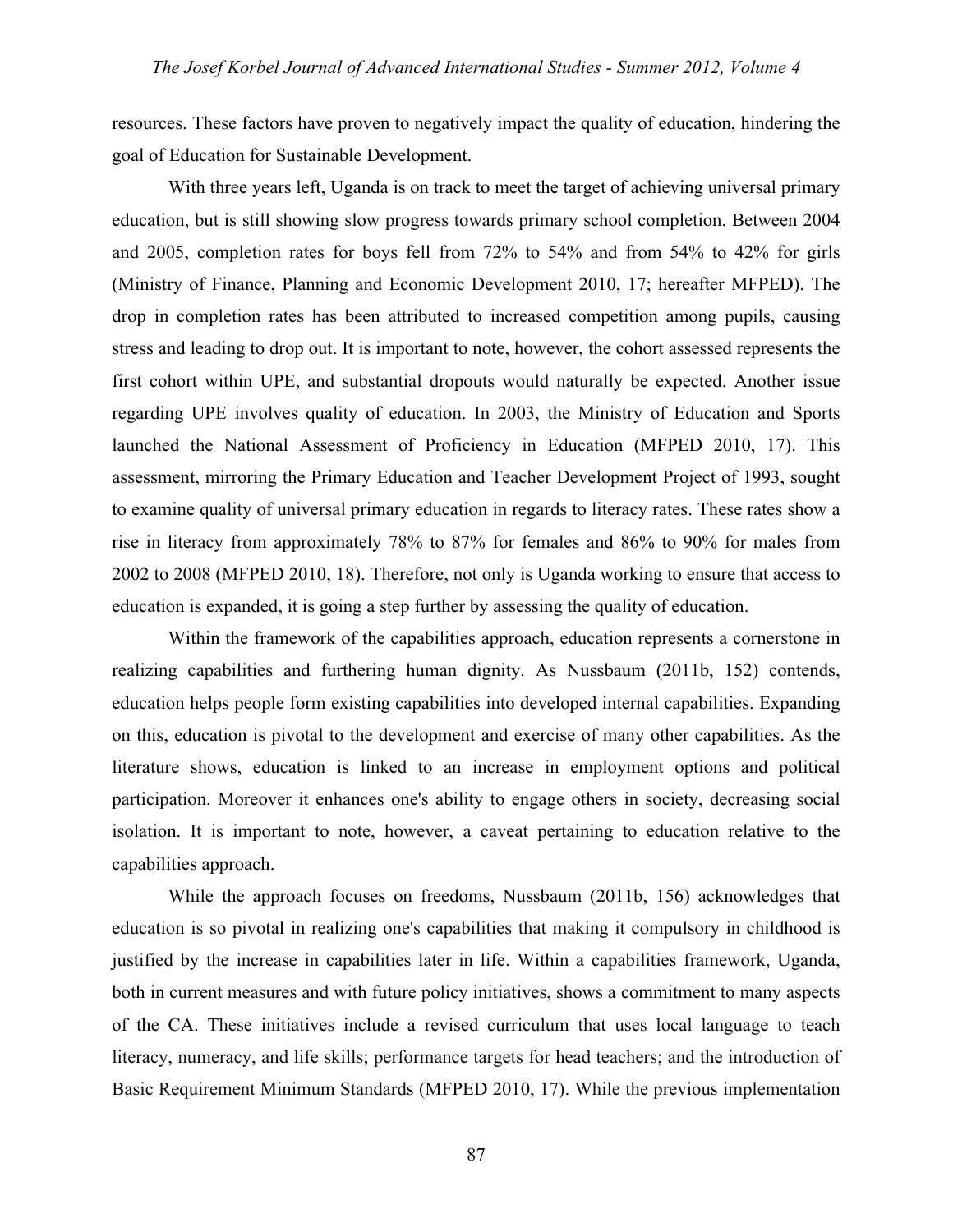of UPE and USE failed to consider the quality of education provided, these policy initiatives affirm a vow to ensuring the quality of education is enhanced in a way that aids in the realization of one's "functionings."

As many African countries are set to not meet the MDGs, Uganda faces an opportunity to create a successful model for the attainment and monitoring of universal education. Ability to attend school, however, depends on the health of the people. While health is a broad category to define, in relation to the MDGs, health refers to a reduction in child mortality and improved maternal health.

## *The Push to improve Health while Combating Poverty*

Evidence from Uganda and other countries in Africa show that decreased health is directly linked to poverty (Yates, Cooper, and Holland 2006). As a response, the Ugandan government has attempted to improve access to basic health services. Beginning in the 1990s, for example, the poor received exemptions from user fees associated with health services.

Taking its cues from the Millennium Development Goals, the international community has thrown its support behind a new conceptualization of poverty reduction. This new stance is rooted in rights-based empowerment strategies that view poverty as a multidimensional problem structured around individual agency and institutional abilities (Yates, Cooper, and Holland 2006, 340). Therefore, poverty has transitioned from an individual problem to a *societal* problem where an investment in (healthy) human capital will lead to increased economic production and an overall reduction in poverty.

Studies on health and risk in Uganda found several important and overlapping themes. From 1992-1999 Lawson (2004, 211) found that sickness negatively impacted household income growth and households headed by a sick member were more likely to be impoverished. These findings, corroborated by Deinenger and Okidi (2003), show the negative effect illness has on upward economic mobility. Simply, illness keeps people out of work. Combating illness is made difficult, however, because of the user fees associated with health services that restrict access to medical care (MFPED 2002). Even though user fees were abolished for the most vulnerable, the World Bank (2001b) indicates that most developing countries have been unable to successfully implement guidelines aimed at increasing access to basic health services. The abolition of user fees is essentially futile if other entities are inhibiting access.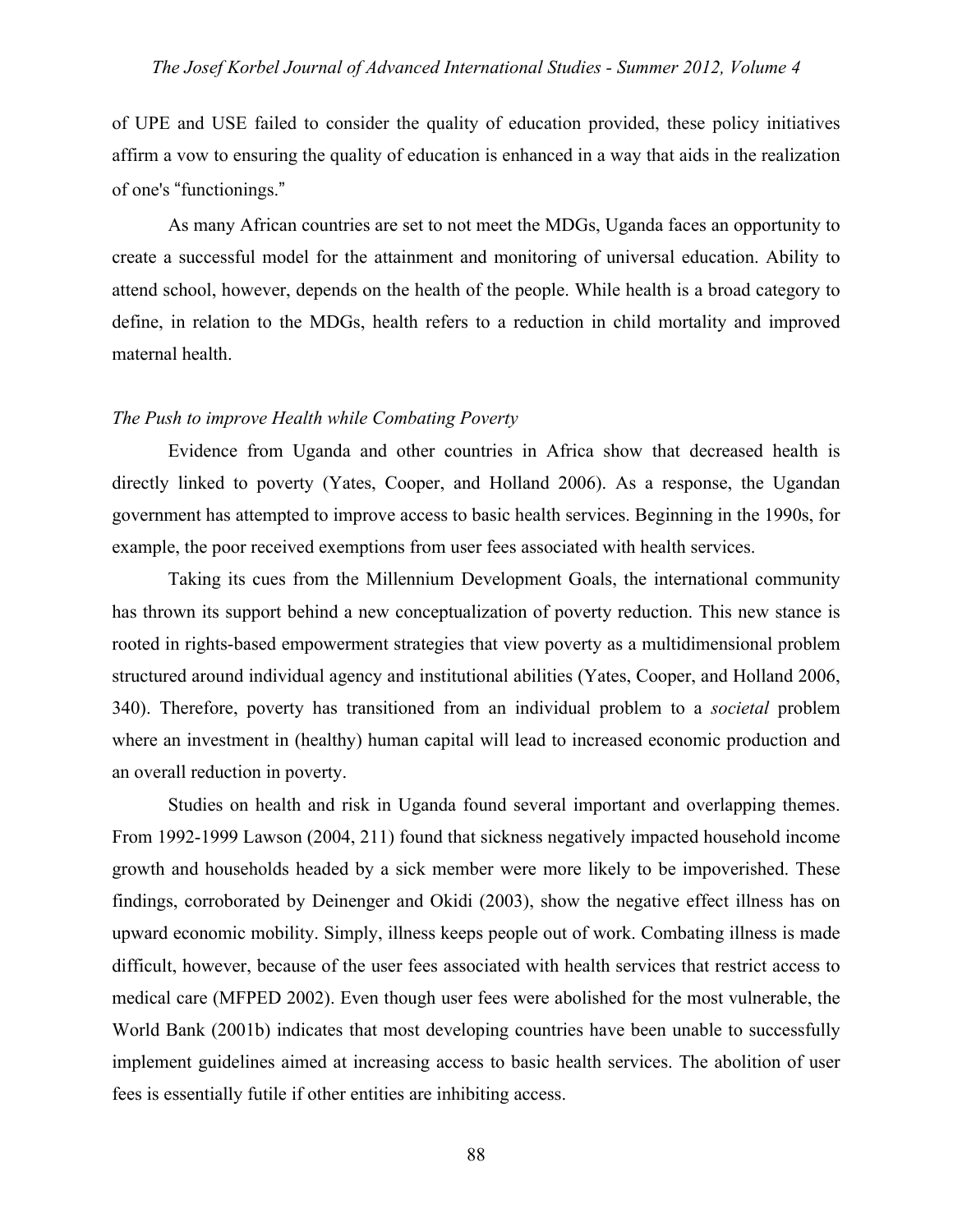In March 2001 the Ugandan government abolished all health associated user fees. Data provided by the Ministry of Health (2003) show an 84% increase in new patients for outpatient care. This expansion, emulating the increase in enrollment experienced with the implementation of universal primary education and universal secondary education, exposes the impediment to care that user fees created. Concurrently, in order to sustain the increase in new patients, the government introduced additional health care reforms. The reforms included increased funding for medical supplies and improvements in drug supply (Yates, Cooper, and Holland 2006). These measures demonstrate a dual pledge by the Ugandan government to ensure greater access and increase overall quality, something it had failed to do when implementing UPE and USE.

Since poverty has been linked to health, the Millennium Development Goal to eradicate extreme poverty and hunger is of importance in achieving all health-related goals. According to the Uganda MDG Report (MFPED 2010), Uganda is on track to cut poverty in half by 2015, meaning poverty would be approximately 28%. The National Development Plan (NDP), however, has set an ambitious target of 25%. The poverty gap, or the measure of how far the poor are below the poverty line, has also been decreasing. Despite these significant achievements the level of rural poverty versus urban poverty is still far above the target at 34% (MFPED 2010, 13). Even more disturbing is the level of poverty among internally displaced persons (IDP), which in 2005/06 was estimated to be 78% (MFPED 2010, 14).

Despite these figures, which reveal the complexity of poverty, the rapid reduction of poverty in Uganda marks a huge achievement. The 2008 evaluation of the Poverty Eradication Action Plan (PEAP) showed that increased spending on security, UPE, and the abolition of health fees in 2001, coupled with economic growth, all contributed to poverty reduction (MFPED 2010). In order for poverty reduction to be sustained, however, Uganda must have a workforce composed of healthy citizens.

The health related aspects of the Millennium Development Goals include a reduction in child mortality and improvement in maternal health. As shown in the Uganda MDG Report, progress toward reducing child mortality is slow. Data from 2009 is unavailable, but figures show a decrease in under-five mortality (per 1,000 live births) from 156 in 1995 to 137 in 2005/06, and a decrease in overall infant mortality rate (per 1,000 live births) from 81 in 1995 to 76 in 2005/06 (MFPED 2010, 20).

89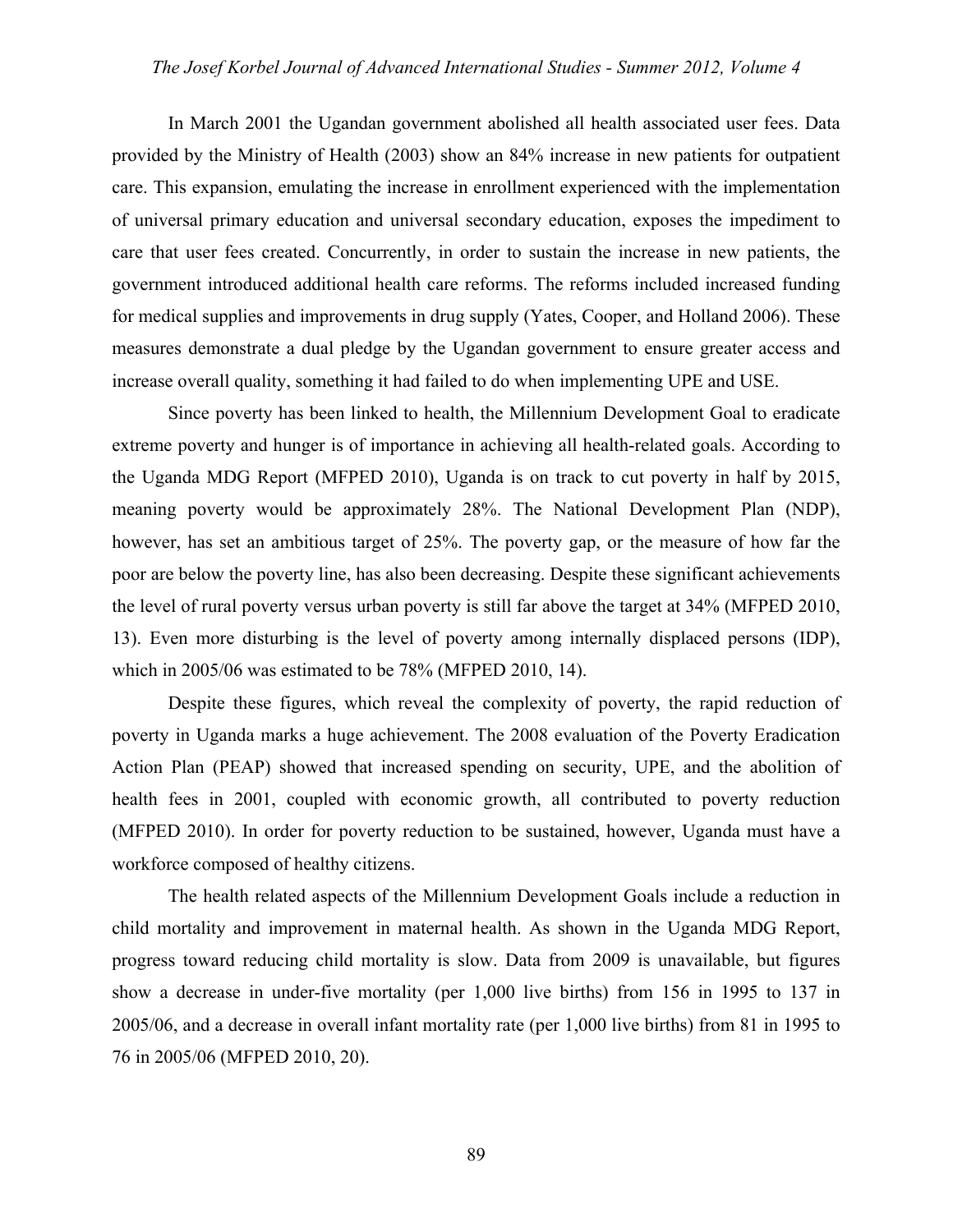Similar to poverty inequality between urban and rural residents and those living in IDP camps, infant mortality is also unevenly distributed. Data show that in regard to under-five mortality in 2005/06 the numbers were (per 1,000 live births) approximately 110 in urban areas, 150 in rural areas and 200 among those living in IDP camps (MFPED 2010, 21). In 2000/01, under-five mortality and infant mortality among the poorest 20% were 190 and 105 and by 2005/06 these numbers had dropped to 170 and 100 respectively (MFPED 2010, 21). For the wealthiest 20%, in 2000/01, under-five mortality was 105 and infant mortality was 60 and by 2005/06 under-five mortality was remaining constant at 105 and infant mortality had actually increased to about 110 (MFPED 2010, 20-21). Even though infant mortality among the wealthiest has remained steady, the gap between the lowest quintile and wealthiest is narrowing. Additionally, in reference to the lack of significant change in infant mortality among the wealthiest, it can be hypothesized that abolishing health related fees did not impact the wealthiest quintile, because they could afford care regardless of fees imposed.

Another facet of child health that garners attention is the rate of immunizations. Between 2001 and 2005 Uganda initiated the Immunization Revitalization Strategic Plan (IRSP) (MFPED 2010). This plan incorporated three policy objectives: to increase accessibility to immunization services, provide safe and "potent" vaccines, and create and sustain demand for immunization services (Ministry of Health 2003, 1). Immunizations represent a form of risk prevention where actions are taken to prevent communicable diseases, specifically in children (Yates, Cooper, and Holland 2006, 351). After the implementation of the IRSP, immunizations for measles and DPT3 (diphtheria, pertussis and tetanus) increased. Both vaccinations currently hover around 81%, just below the national target of 90% (MFPED 2010, 21). Uganda has also committed itself to eliminating maternal and neonatal Tetanus (MNT), and as of July 2011, it became the  $20<sup>th</sup>$ country to do so since the year 2000 (United Nations Children's Fund 2011; hereafter UNICEF). As MNT can only be eliminated, not eradicated, it is up to the government to continue to provide quality health care services that can be accessed by all economic groups.

The commitment to expelling maternal and neonatal Tetanus in Uganda shows a pledge to another Millennium Development Goal, maternal health. The targets for this goal are to reduce the maternal mortality ratio by 75% and to achieve universal access to reproductive health. The lack of progress towards improving maternal health indicates that Uganda has a tough road ahead in achieving its 2015 target.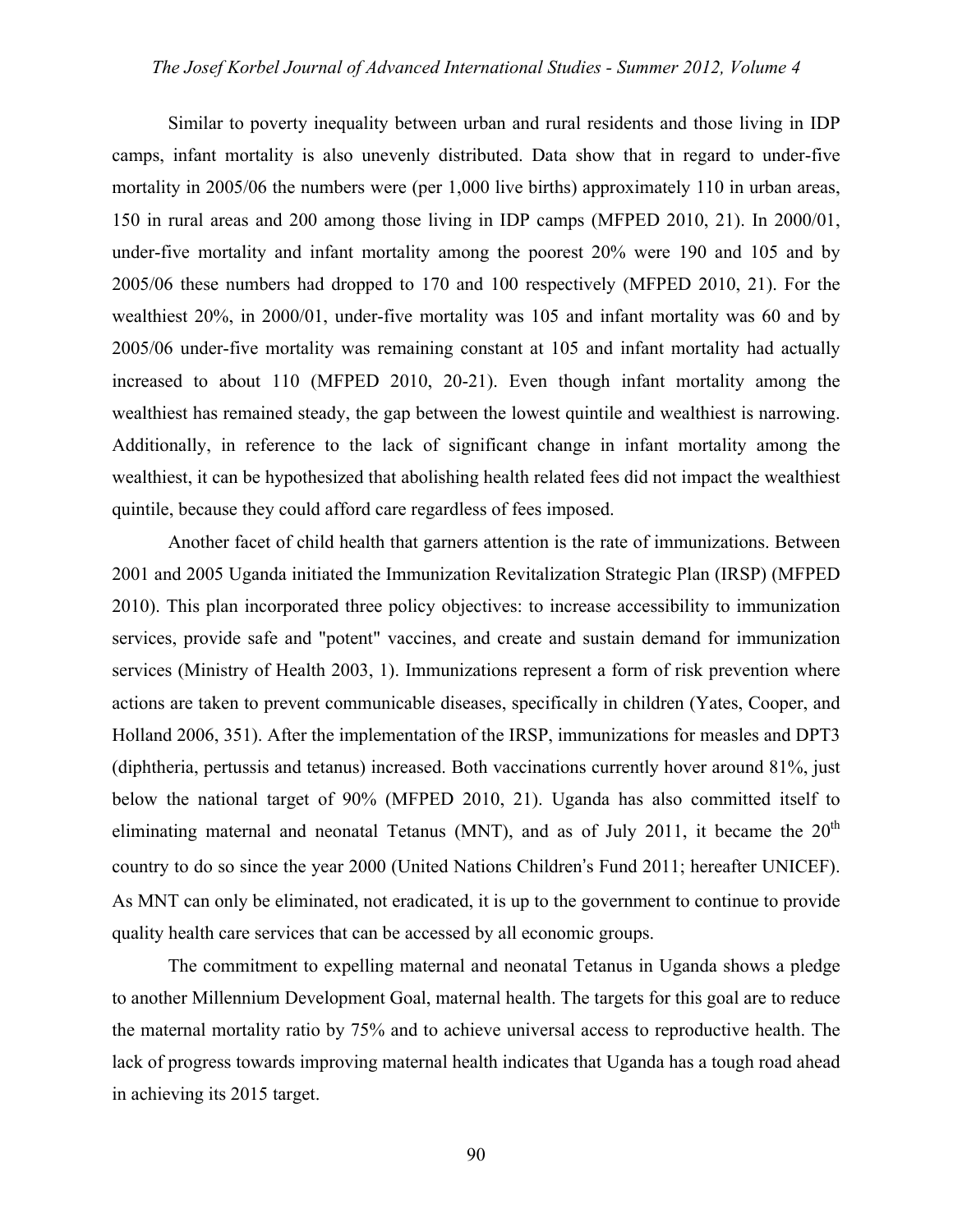Between 1995 and 2005/06 the maternal mortality ratio (per 100,000 births) fell from 506 to 435 with a target of 131 by 2015 (MFPED 2010, 22). Another way Uganda is attempting to combat maternal mortality is by increasing the proportion of births attended by skilled health personnel. The goal for this target is to have all births in Uganda attended by skilled health personnel by 2015, but the most recent approximations show that in 2005/06 only 42% of births met this target (MFPED 2010, 22). Much like poverty distribution, the share of births attended by skilled health professionals varies widely depending on income bracket. The 2010 Uganda Millennium Development Goal Report reveals that among the poorest 20% only 29% of births were attended by a skilled health care professional in 2005/06 compared to 77% among the wealthiest 20% (MFPED 2010, 22-23).

The 2010 Uganda MGD Report shows that Uganda is currently not on track to meet its health targets by 2015. The Ugandan government has recognized the need to improve equality of economic growth in order to ensure its inclusiveness across groups. This inclusivity not only translates to maternal health, but to overall poverty reduction as well. Within a capabilities framework, Uganda's focus on poverty reduction and increased maternal and child health will hypothetically lead to healthy and economically stable individuals who are able to attend school and productively contribute to economic growth.

The goals of poverty reduction and increased health directly align with Nussbaum's capabilities as uplift from poverty and positive health outcomes will lead to increased overall human dignity. Furthermore, these initiatives show a government focus on the individual person, from those in the poorest to the wealthiest quintile, where the separate capabilities of each individual are prioritized within government policy initiatives. Stagnated progress toward aspects of infant maternal health, while not necessarily a violation of the tenets of the capabilities approach, does indicate that government monitoring and policy is failing to appropriately address these issues. As stated before, however, as poverty is reduced and the distribution of household incomes equalized, there is hope that the health-related targets will be achieved.

In relation to poverty reduction, through its National Development Plan (NDP), the Government has committed itself to increasing household incomes and ensuring equality of distribution, enhancing agricultural production, improving access to gainful employment, and strengthening Uganda's physical and economic infrastructure (MFPED 2010, 14). With regard to employment measures, the NDP has recognized that a combination of efforts is needed to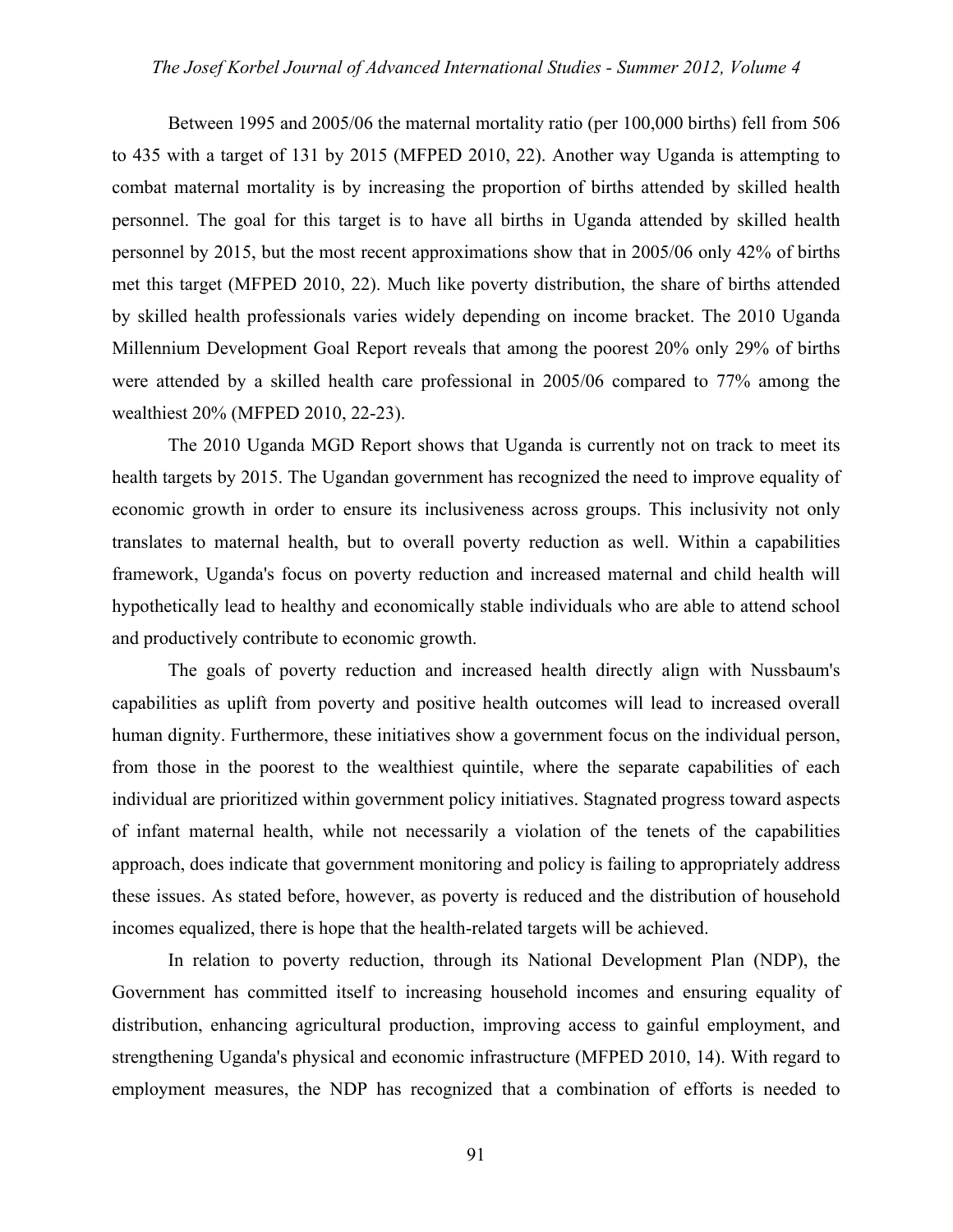improve productivity and employment. The Government has asserted the need for national policies and guidelines regarding youth employment, pledged to establish a minimum wage, and seeks to prove skills development programs for women and youth (MFPED 2010, 15). These initiatives certify Government recognition of existing inequalities, specifically in relation to women and youth.

## **Future Implications of Uganda**'**s Success**

The most recent United Nations MDG Report (2011) shows that progress has been made across countries working to achieve the eight Millennium Development Goals. Overall, poverty is declining, access to education has increased, the accessibility of clean drinking water has improved, and diseases like malaria and HIV are better treated and prevented. Uganda is in line with the progress made. From the figures presented, Uganda is on target to reduce its poverty rate by more than half, has improved access to education, and has increased the amount of vaccinations and immunizations administered—successfully eliminating maternal and neonatal Tetanus.

Unfortunately Uganda, along with many countries of the world, will likely not meet targets aimed at maternal health and child and infant mortality. This fact, viewed through a CA lens, marks a failure by the Government of Uganda. However, while Uganda more than likely will not reach the target date of 2015, the importance of the MDGs in raising awareness of various health issues, specifically maternal health, should not be overlooked. In many openly patriarchal societies maternal health is not considered a necessity, causing many health-related issues that could otherwise be treated or even prevented. Therefore, any progress towards this goal is a success in itself. Additionally, the backing of this goal by the international community places significant importance on the needs of women worldwide.

The ability to achieve the outlined MDGs requires economic capital, something that has recently put Uganda at the forefront of world news. In recent years, Uganda has discovered a plethora of oil reserves along its Albertine Rift. Reports estimate that Uganda's oil reserves could make it one of the top African producers of oil (International Alert 2009, 4). Given the current battle for oil and the increasing price of oil worldwide, the potential for income generated from oil exports will greatly help Uganda as it works to alleviate poverty and increase social and economic development.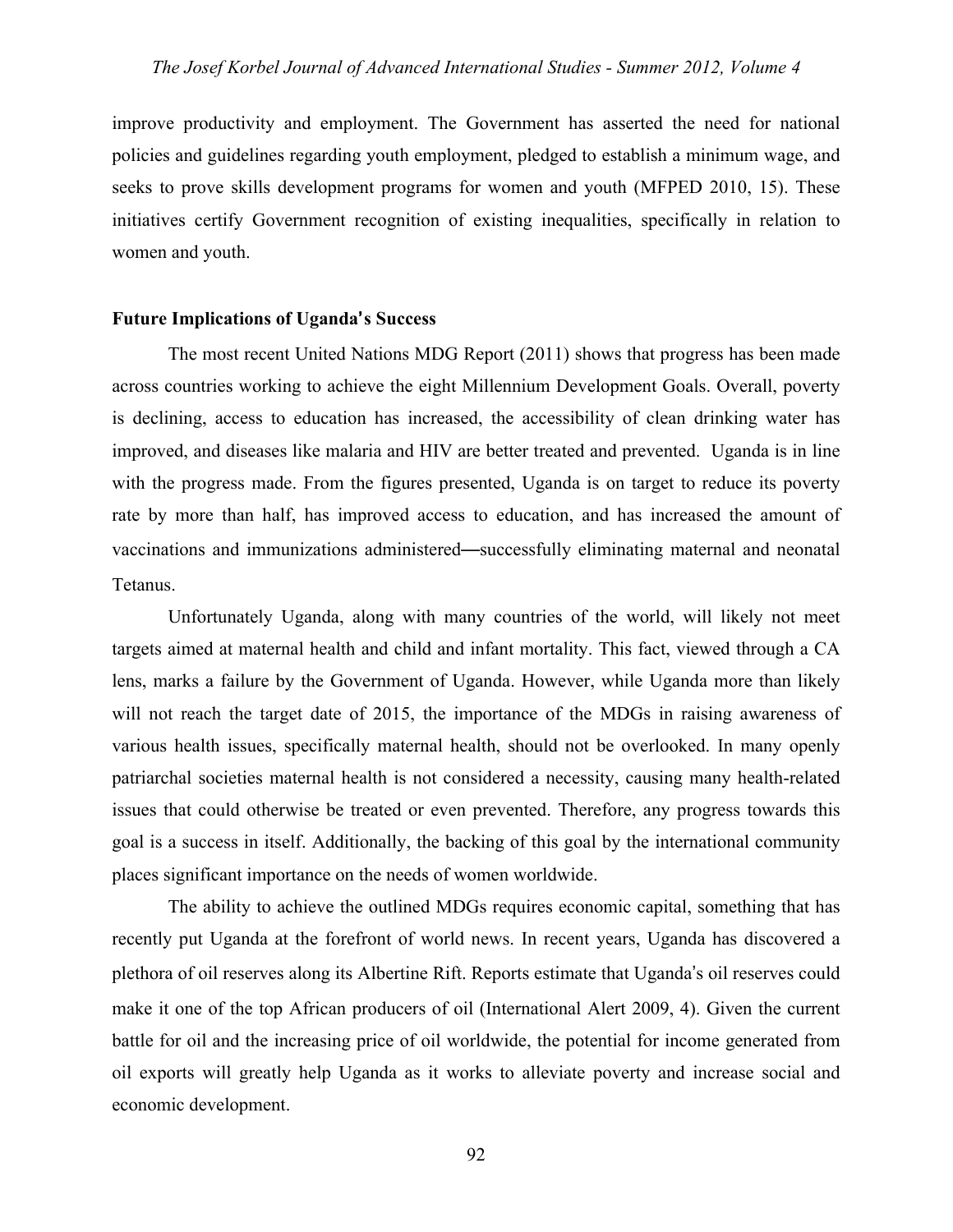There is some hesitancy when looking at the future, however, as many emerging countries have historically fallen victim to the "resource curse," where reliance on mineral wealth often leads to instability and civil war (International Alert 2009, 4). Uganda is provided with a unique opportunity, as its oil reserves are a shared resource with the Democratic Republic of the Congo (DRC), creating a cross-border partnership and increasing economic opportunities for more countries within the Great Lakes region of Africa.

As the world becomes more globalized it also becomes more connected. These connections are more than just those created by social media outlets, but are connections that are characterized by transnational partnerships and an increased movement of goods and ideas across borders. The creation of the United Nations in 1945 after the Second World War marks the commitment of the international community to securing international peace, furthering human rights and promoting social progress (United Nations 2012). Similarly, the implementation of the Millennium Development Goals by the UN marks an international recognition of worldwide globalization. With the discovery of oil reserves and progress already made towards the MDGs, Uganda is in an important position for becoming a strong contender within a newly globalized economy. Its success, however, must follow a commitment to social development, within a human rights framework that aligns with the capabilities approach. These approaches will aid Uganda in the creation of a healthy and educated work force that is able to adapt to and maintain a strong presence in a globalized world.

#### **Conclusion**

In her book, *Creating Capabilities*, Nussbaum focuses on the "capabilities approach" as a way to improve quality of life by shifting focus from economic progress as a determinant of growth to looking at available opportunities in order to elucidate what persons in country are actually able to work with. This approach marks a conversion in thinking where economic growth is considered in terms of the opportunities available and the ability of the people to perform at their highest capacity. Additionally, the heterogeneity of the capabilities pushes the government, through policies and other initiatives, to secure all capabilities in order to aid in the flourishing of internal capabilities. With the backing of the Millennium Development Goals, Uganda and all UN member states have made firm their commitment to realizing the capabilities of all individuals. While there is still a long way to go, Uganda's progress in the realm of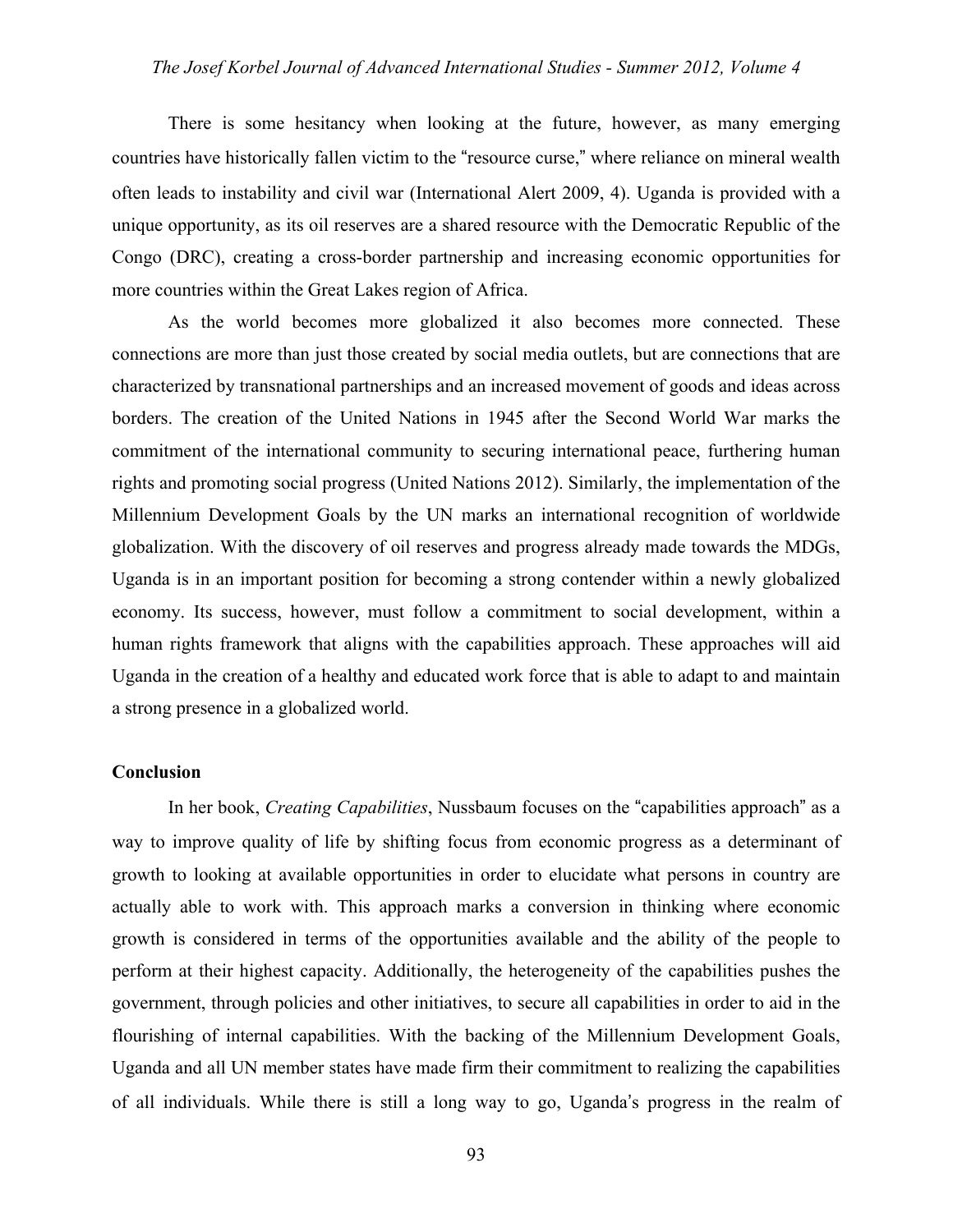education and poverty reduction demonstrate its dedication to putting the needs of the people at the forefront of national policy as a way to secure economic development. Nussbaum's main point of the capabilities approach, however, is that economic growth is only a part of government policy. In the end, "it is people who matter ultimately; profits are only instrumental means to human lives" (2011b, 185).

## **Appendix A**

Figure 1: Map of Uganda



Source: Infoplease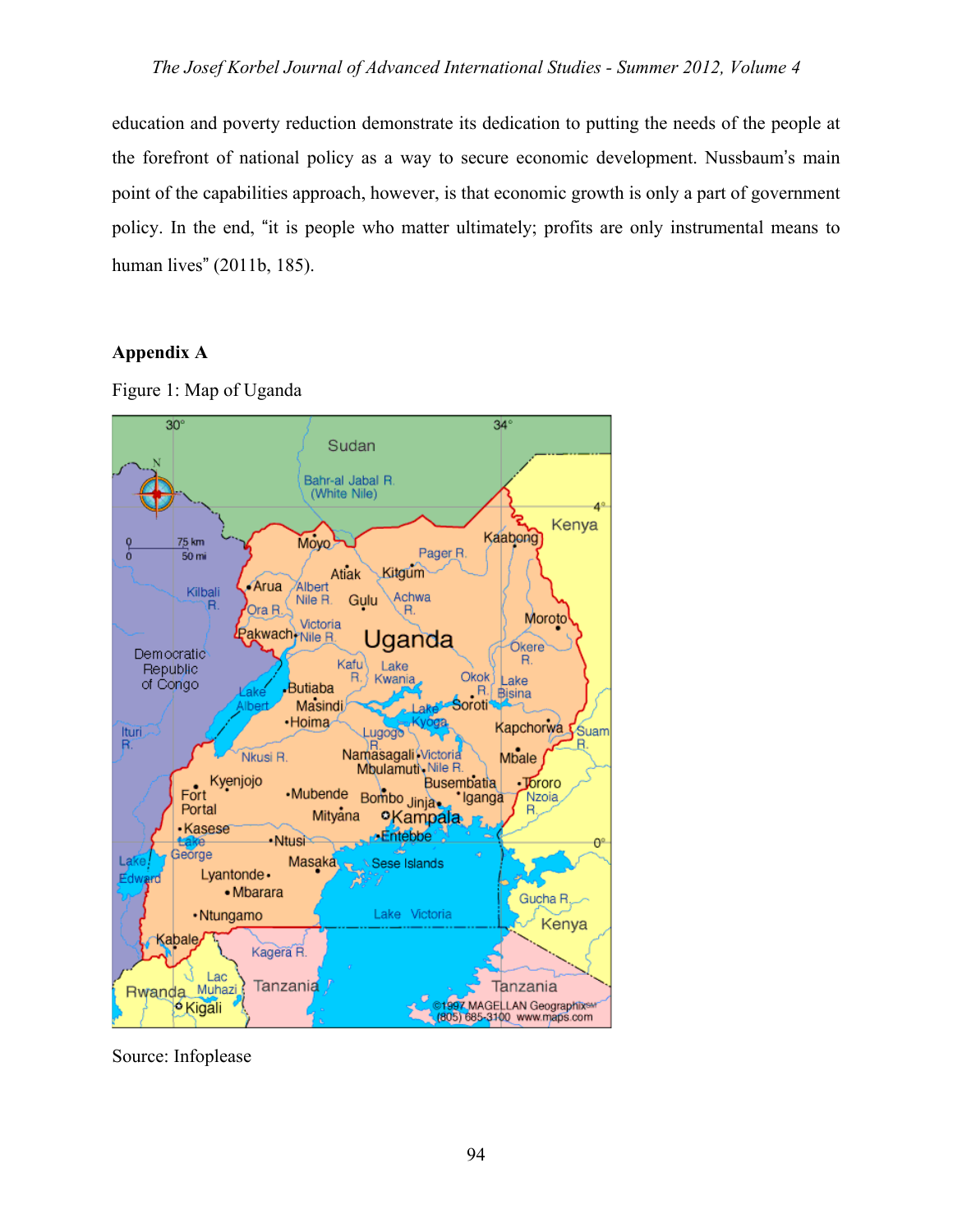# **Appendix B**



Figure 1: Economic Growth of Uganda Since 2000

Source: Euromoney Country Risk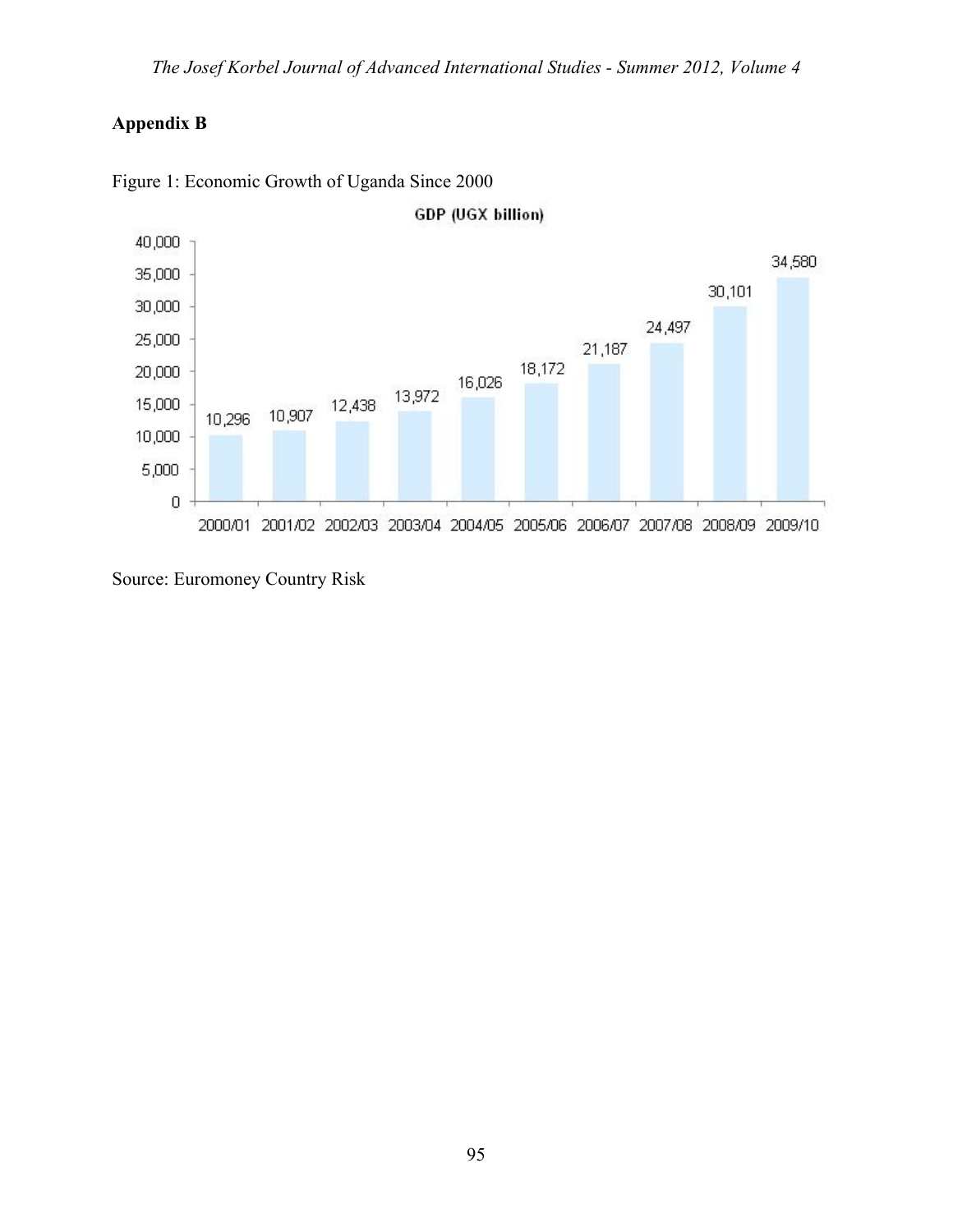## **Appendix C**

Table 1.

| Development <sub>2010</sub><br><b>Millennium</b><br><b>Goals</b>     | Human<br><b>Index</b>                                                         | <b>Development Capabilities Approach</b>                                                                                       |
|----------------------------------------------------------------------|-------------------------------------------------------------------------------|--------------------------------------------------------------------------------------------------------------------------------|
| <b>Eradicate Poverty and Hunger</b>                                  | Living Standards (HDI, MPI)                                                   | Life<br><b>Bodily health</b><br><b>Bodily integrity</b><br>Play<br>Control over environment                                    |
| <b>Universal Primary Education</b>                                   | Education (HDI, MPI)                                                          | Senses, imagination, thought<br>Affiliation<br>Play<br>Control over environment<br><b>Practical Reason</b>                     |
| <b>Gender Equality</b>                                               | Reproductive Health (GII)<br>Empowerment (GII)<br>Labor Market (GII)          | Life<br><b>Bodily integrity</b><br>Senses, imagination, thought<br>Affiliation<br>Control over environment<br>Practical reason |
| Decrease Child Mortality                                             | Health (HDI, MPI)<br>Reproductive Health (GII)<br>Living Standards (HDI, MPI) | Life<br>Bodily health                                                                                                          |
| <b>Increase Maternal Health</b>                                      | Health (HDI, MPI)<br>Reproductive Health (GII)<br>Living Standards (HDI, MPI) | Life<br><b>Bodily health</b><br><b>Bodily integrity</b>                                                                        |
| Combat HIV/AIDS and other Health (HDI, MPI)<br>communicable diseases | Education (HDI, MPI)<br>Living Standards (HDI, MPI)                           | Life<br>Bodily health<br><b>Bodily integrity</b>                                                                               |
| <b>Environmental Sustainability</b>                                  | Living Standards (MPI)<br>Education (HDI, MPI)                                | Control over environment<br>Other species                                                                                      |
| Global<br>Partnership<br>Development                                 | for Health (MPI)<br>Living Standards (MPI)<br>Labor Market (GII)              | Affiliation<br>Control over environment<br>Bodily health                                                                       |

Note: Conceptual Framework explicating the Intersection of the Millennium Development korbel journal of internationalGoals, 2010 Human Development Index and Capabilities Approach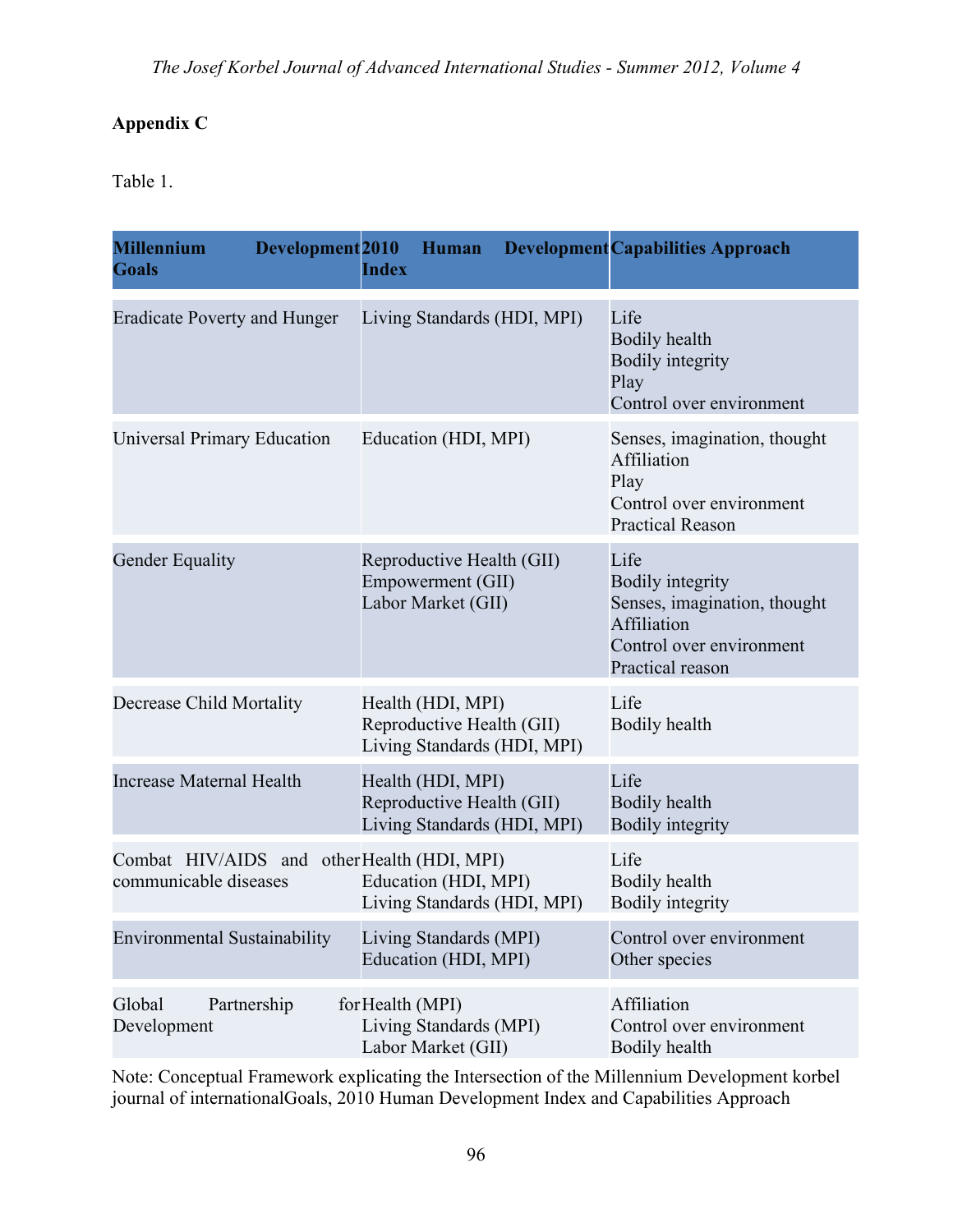## **References**

- Annan, Jeannie, Moriah Brier, and Filder Aryemo. 2009. "From 'Rebel' to 'Returnee': The Reintegration of Young Soldiers in Northern Uganda." *Journal of Adolescent Research*  24: 639-667*.*
- Blattman, Chris. 2008. "MDGs: Planning for failure." *Chris Blattman International development, politics, economics, and policy*. http://chrisblattman.com/2008/02/11/mdgs-planning-forfailure/ (June 21, 2012).
- Bureau of African Affairs. 2012. "Background Note: Uganda." *U.S. Department of State*. http://www.state.gov/r/pa/ei/bgn/2963.htm (February 3 2012).
- Chapman, David, Lisa Burton, and Jessica Werner. 2010. "Universal Secondary Education in Uganda: The Head Teacher's Dilemma." *International Journal of Educational Development* 30: 77-82.
- Charusheela, S. 2009. "Social Analysis and the Capabilities Approach: A Limit to Martha Nussbaum's Universalist Ethics." *Cambridge Journal of Economics* 33: 1135-1152.
- Dagne, Ted. 2011. *Uganda: Current Conditions and the Crisis in North Uganda*. Washington, DC.: Congressional Research Service.
- Deininger, Klaus, and John Okidi. 2003. "Growth and Poverty Reduction in Uganda, 1999-2000: Panel Data Evidence." *Development Policy Review* 21: 481-509.
- Euromoney Country Risk. 2010. "Gross Domestic Product (UGX billion)." *Euromoney Country Risk*. http://www.euromoneycountryrisk.com/Wiki/Uganda (April 19, 2012).
- Grogan, Louise. 2008. "Universal Primary Education and School Entry in Uganda." *Journal of African Economies* 18: 183-211.
- Hirst, Paul, and Grahame Thompson. 1996. *Globalisation in Question: The International Economy and the Possibilities of Governance.* MA: Blackwell Publishers.
- Infoplease. 2012. "Map: Uganda." *Infoplease*. http://www.infoplease.com/atlas/country/uganda.html (April 19, 2012).
- International Alert. 2009. *Harnessing Oil for Peace and Development in Uganda* 2. London: International Alert.
- Izama, Angelo, and Michael Wilkerson (2011). "Uganda: Museveni's Triumph and Weakness." *Journal of Democracy.* 22: 64-82.
- Jones, John, and Asfaw Kumssa. 2008. "Global Planning: The Best Laid Schemes." *Regional Development Studies* 12: 127-140.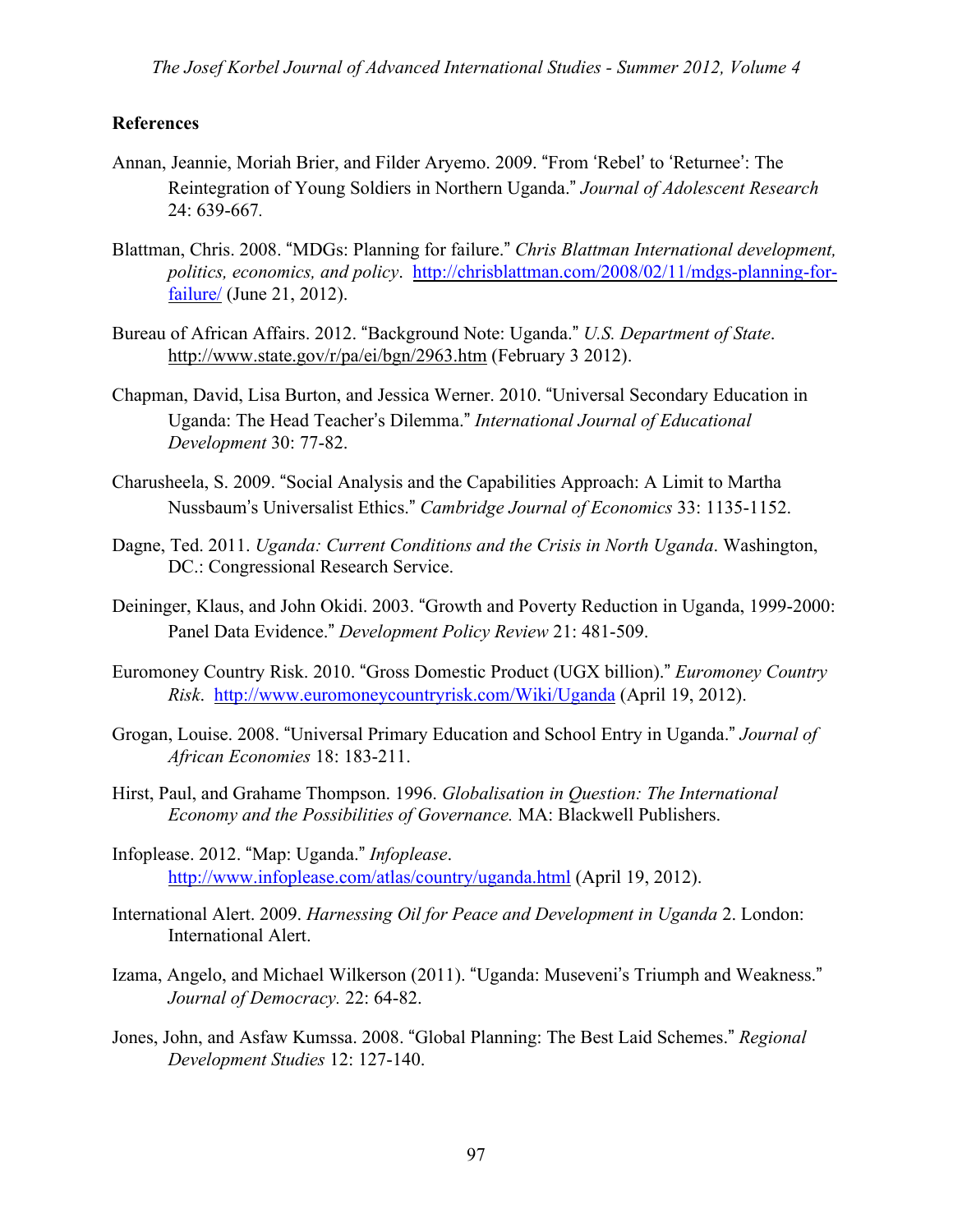- Kisekka-Ntale, Fredrick. 2007. "Roots of the Conflict in Northern Uganda." *Journal of Social, Political, and Economic Studies* 32: 421-452.
- Klugman, Jeni, Francisco Rodriguez, and Hyung-Jin Choi. 2011. "The HDI 2010: New Controversies, Old Critiques." *Journal of Economic Inequality* 9: 249-288.
- Lawson, David. 2004. "The Influence of Ill Health on Chronic and Transient Poverty: Evidence from Uganda." *Chronic Poverty Research Centre* 41: 1-31.
- Little, Angela, and Andy Green. 2009. "Successful Globalisation, Education and Sustainable Development." *International Journal of Educational Development* 29: 166-174.
- Lusk, Mark. 2010. "International Social Development and Counter Development." *Journal of Comparative Social Welfare* 26(2): 165-176.
- Manning, Richard. 2009. *Using Indicators to Encourage Development Lessons From the Millennium Development Goals*. Copenhagen: Danish Institute for International Studies.
- Millennium Development Goal Gap Task Force. 2011. *The Global Partnership for Development: Time to Deliver*. New York, NY: United Nations.
- Ministry of Finance, Planning and Economic Development. (2002). *Second Participatory Poverty Assessment Report: Deepening the Understanding of Poverty*. Uganda: Ministry of Finance, Planning and Economic Development.
- Ministry of Finance, Planning and Economic Development. 2010. *Millennium Development Goals Report for Uganda 2010, Special theme: Accelerating progress towards improving maternal health*. Uganda: Ministry of Finance, Planning, and Economic Development.
- Ministry of Health. 2003. *Annual Performance Report 2002/3*. Uganda: Ministry of Health.
- Nguyen, Katie. 2010. "Critiques of the Millennium Development Goals." *Poverty News Blog*. http://povertynewsblog.blogspot.com/2010/09/critiques-of-millennium-development.html (June 21, 2012).
- Nussbaum, Martha. 1988. "Nature, Functioning and Capability: Aristotle on Political Distribution." *Oxford Studies in Ancient Philosophy* \_\_: 145-184.
- Nussbaum, Martha. 1995. "Human Capabilities, Female Human Beings" In *Women, Culture and Development*, eds. Martha Nussbaum and J. Glover. Oxford: Clarendon, \_\_.
- Nussbaum, Martha. (2000). *Women and Human Development: The Capabilities Approach*. MA: Cambridge University Press.
- Nussbaum, Martha. 2003. "Capabilities as Fundamental Entitlements: Sen and Social Justice." *Feminist Economics* 9(2/3): 33-59.
- Nussbaum, Martha. 2007. *Frontiers of Justice. Disability, Nationality, Species Membership*. MA: Harvard University Press.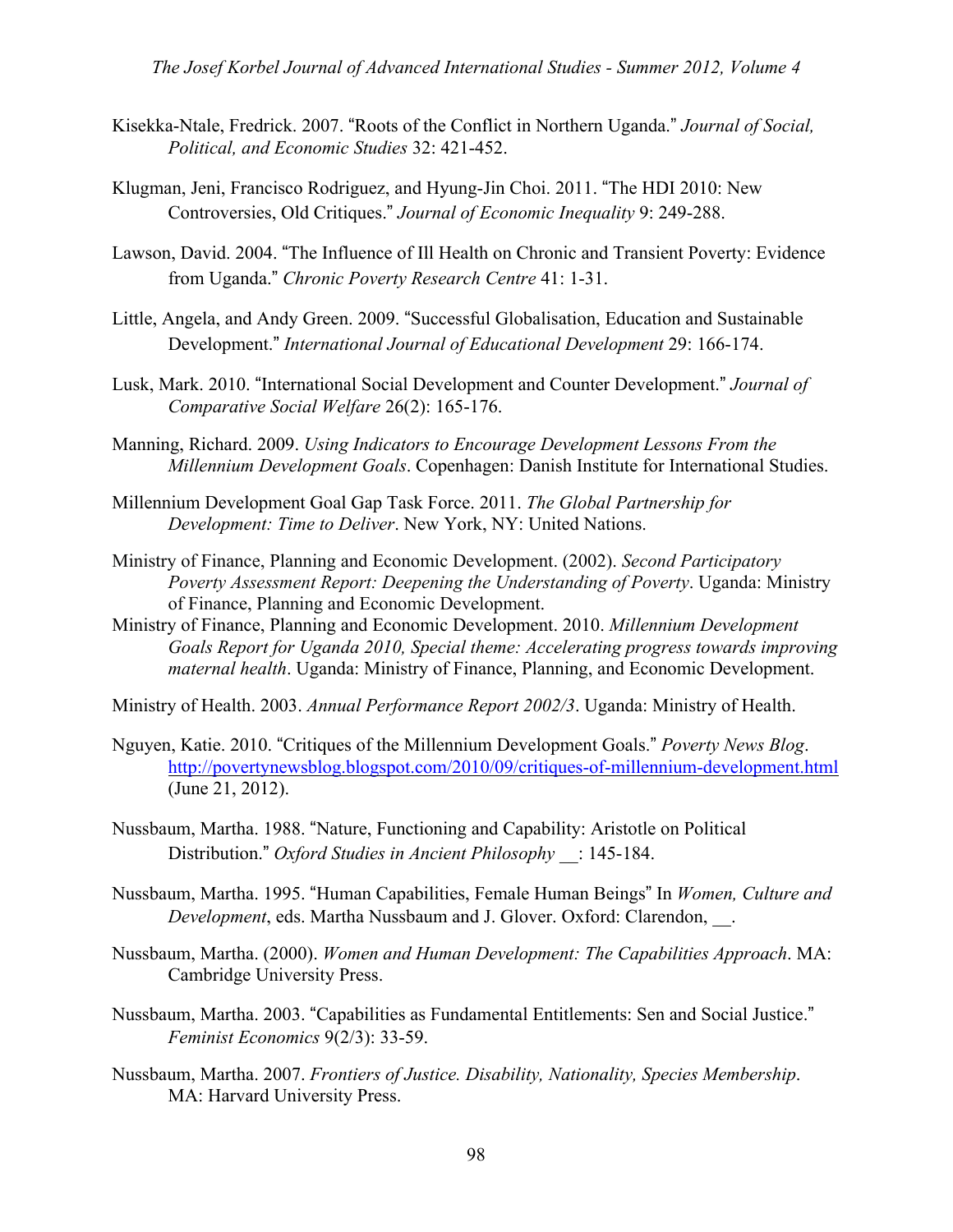- Nussbaum, Martha. 2009. "Creating Capabilities: The Human Development Approach and Its Implementation." *Hypatia* 24(3): 211-215.
- Nussbaum, Martha. 2011a. "Capabilities, Entitlements, Rights: Supplementation and Critique." *Journal of Human Development and Capabilities* 12(1): 23-37.
- Nussbaum, Martha. 2011b. *Creating Capabilities, The Human Development Approach*. MA: Harvard University Press.
- Overseas Development Institute. 2010. *Uganda Case Study for the MDG Gap Task Force Report*. London: Overseas Development Institute.
- Pham, Phuong, Patrick, Vinck and Eric Stover. 2008. "The Lord's Resistance Army and Forced Conscription in Northern Uganda." *Human Rights Quarterly* 30(2): 404-411.
- Robeyns, Ingrid. 2003. "Sen's Capability Approach and Gender Inequality: Selecting Relevant Capabilities." *Feminist Economics* 9(2/3): 61-92.
- Robeyns, Ingrid. 2005. "The Capability Approach: A Theoretical Survey." *Journal of Human Development and Capabilities* 6(1): 93-117.
- Robeyns, Ingrid. 2006. "The Capability Approach in Practice." *Journal of Political Philosophy*  14(3): 351-376.
- Sen, Amartya. 1980. "Equality of What?" Presented as part of the Tanner Lecture on Human Values at Stanford University, Stanford.
- Sen, Amartya. 1984. "Rights and Capabilities" In *Resources, Values and Development*, ed. Amartya Sen. MA: Harvard University Press, 307-324.
- Sen, Amartya. 1985. "Well-being, Agency and Freedom." *Journal of Philosophy* 4:169-221.
- Sen, Amartya. 1990. "Justice: Means Versus Freedoms." *Philosophy and Public Affairs* 19: 111- 121.
- Sen Amartya. 1993. "Capability and Well-being" In *The Quality of Life*, eds. Martha Nussbaum and Amartya Sen. Oxford: Clarendon, ...
- Sen, Amartya. 1999a. *Commodities and Capabilities*. India: Oxford University Press.
- Sen, Amartya. 1999b. *Development as Freedom*. NY: Oxford University Press.
- Sen, Amartya. 2004. "Capabilities, Lists, and Public Reason: Continuing the Conversation." *Feminist Economics* 10(3): 77-80.
- Severino, Jean-Michel. 2007. "Millennium Development Goals: Looking Beyond 2015." *Ideas for Development.(Blog).* http://www.ideas4development.org/post/article/millenniumdevelopment-goals-looking-beyond-2015.html (April 6 2012).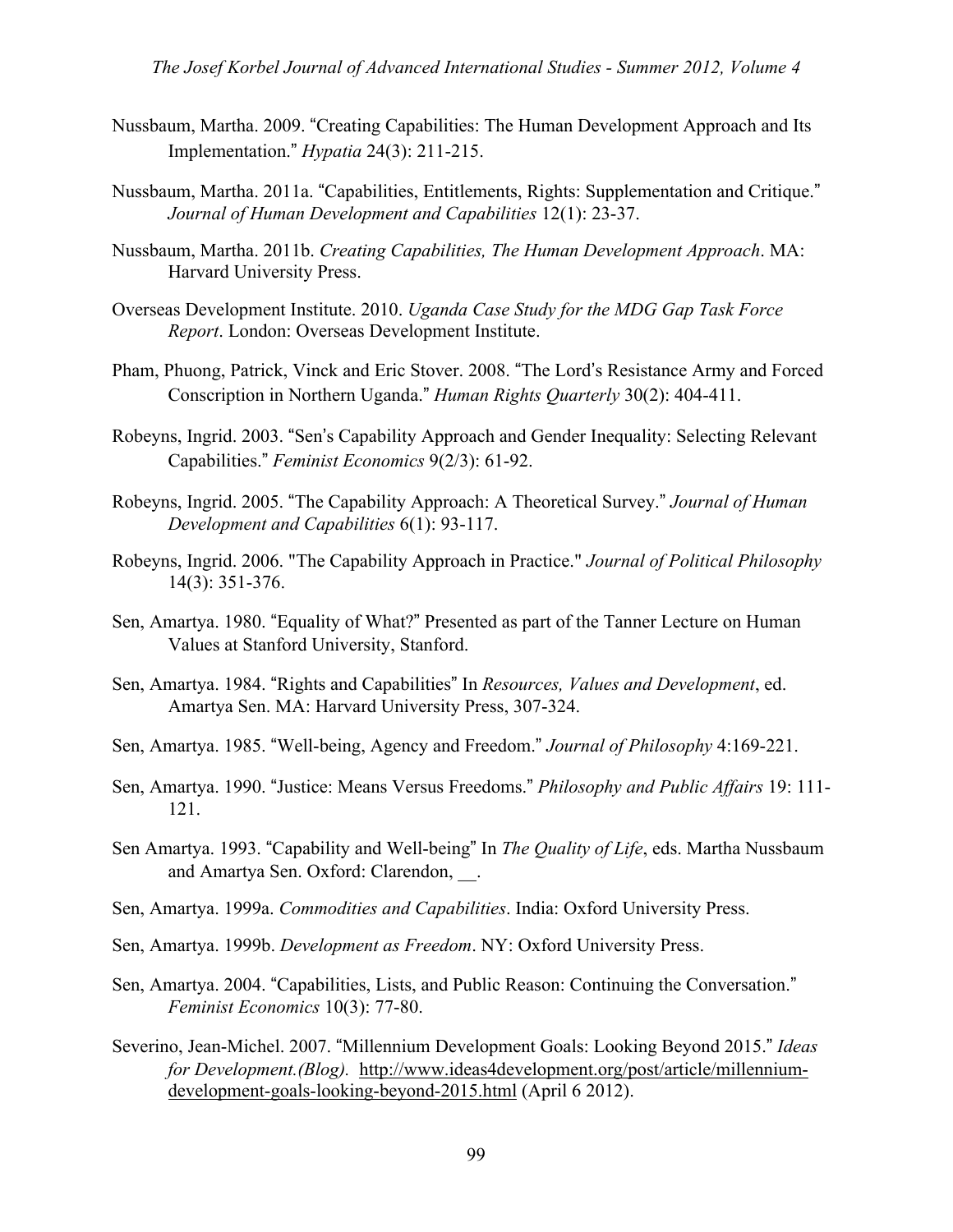- Uganda Ministry of Education and Sports. 1999. *The Ugandan Experience of Universal Primary Education*. Uganda: Association for the Development of Education in Africa.
- Uganda Ministry of Education and Sports. 2005. *Status of Education for Rural People in Uganda*. Uganda: Ministry of Education and Sports.
- United Nations. 2002. "57/254 United Nations Decade of Education for Sustainable Development." *UN Documents*. http://www.un-documents.net/a57r254.htm (February 1, 2012).
- United Nations. 2010. *The Millennium Development Goals Report*. New York, NY: The United Nations.
- United Nations. 2011. *The Millennium Development Goals Report*. New York, NY: The United Nations.
- United Nations. 2012. "UN at a Glance." *United Nations*. http://www.un.org/en/aboutun/index.shtml (February 1, 2012).
- United Nations Children's Fund. 2011. "Uganda Announces Elimination of Maternal and Neonatal Tetanus." *unicef*. http://www.unicef.org/infobycountry/media\_59210.html (February 1, 2012).
- United Nations Development Programme. 2010. *Human Development Report 2010: The Real Wealth of Nations: Pathways to Human Development*. New York, NY: The United Nations.
- United Nations Development Programme. 2011a. *Human Development Report 2011: Sustainability and Equity: A Better Future for All*. New York, NY: The United Nations.
- United Nations Development Programme. 2011b. "International Human Development Indicators." *Human Development Reports*. http://hdr.undp.org/en/statistics/ (February 1, 2012).
- United Nations Development Programme. 2012. "The Millennium Development Goals Eight Goals for 2015." *United Nations Development Programme*. http://www.undp.org/content/undp/en/home/mdgoverview.html (February 1, 2012).
- World Bank. 2001a. *Social Protection Strategy: From Safety Net to Springboard*. Washington, DC.: Oxford University Press for the World Bank.
- World Bank. 2001b. *World Development Report 2000/2001: Attacking Poverty*. New York, NY: Oxford University Press for the World Bank.
- World Bank. 2003. *The World Bank Annual Report 2003: Lessons From Developed and Transition Economies*. Washington, DC.: World Bank Publications.
- World Bank. 2011a. *The World Bank Annual Report 2011*. Washington, DC.: World Bank Publications.